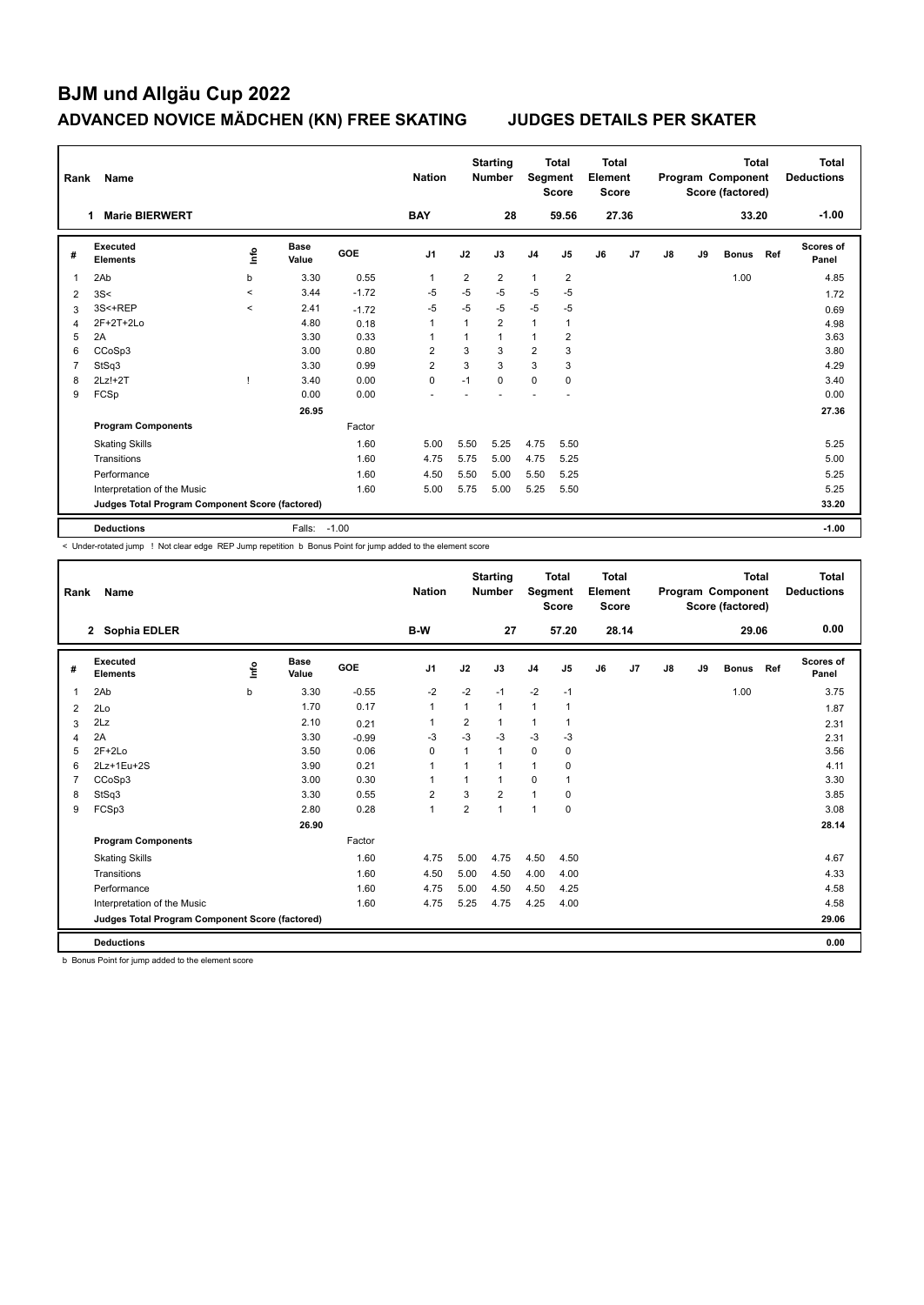| Rank           | Name                                            |                                  |                      |            | <b>Nation</b>  |          | <b>Starting</b><br><b>Number</b> | Segment        | <b>Total</b><br><b>Score</b> | Total<br>Element<br><b>Score</b> |       |    |    | <b>Total</b><br>Program Component<br>Score (factored) |     | Total<br><b>Deductions</b> |
|----------------|-------------------------------------------------|----------------------------------|----------------------|------------|----------------|----------|----------------------------------|----------------|------------------------------|----------------------------------|-------|----|----|-------------------------------------------------------|-----|----------------------------|
|                | <b>Jara WABNER</b><br>3                         |                                  |                      |            | <b>SAS</b>     |          | 21                               |                | 55.86                        |                                  | 31.30 |    |    | 25.06                                                 |     | $-0.50$                    |
| #              | Executed<br><b>Elements</b>                     | $\mathop{\mathsf{Int}}\nolimits$ | <b>Base</b><br>Value | <b>GOE</b> | J1             | J2       | J3                               | J <sub>4</sub> | J5                           | J6                               | J7    | J8 | J9 | <b>Bonus</b>                                          | Ref | Scores of<br>Panel         |
| 1              | $3Tb+2T$                                        | b                                | 5.50                 | 0.42       | $\overline{2}$ | 2        | $\mathbf 0$                      | $\mathbf{1}$   | 0                            |                                  |       |    |    | 1.00                                                  |     | 6.92                       |
| 2              | $2Ab+2T$                                        | b                                | 4.60                 | 0.33       | $\overline{1}$ | 1        | $\mathbf 0$                      | $\mathbf{1}$   | $\mathbf{1}$                 |                                  |       |    |    | 1.00                                                  |     | 5.93                       |
| 3              | 3Sq                                             | q                                | 4.30                 | $-2.15$    | $-5$           | $-5$     | $-5$                             | $-5$           | $-5$                         |                                  |       |    |    |                                                       |     | 2.15                       |
| 4              | 3T                                              |                                  | 4.20                 | $-0.56$    | $-1$           | $-1$     | $-2$                             | $-2$           | $-1$                         |                                  |       |    |    |                                                       |     | 3.64                       |
| 5              | FCSSp3                                          |                                  | 2.60                 | 0.09       | -1             | $\Omega$ | $\mathbf{1}$                     | $\Omega$       | $\mathbf 0$                  |                                  |       |    |    |                                                       |     | 2.69                       |
| 6              | StSq2                                           |                                  | 2.60                 | 0.00       | 0              | $\Omega$ | $\Omega$                         | $\mathbf 0$    | $\mathbf 0$                  |                                  |       |    |    |                                                       |     | 2.60                       |
| $\overline{7}$ | 2F                                              |                                  | 1.80                 | 0.06       | 1              | 0        | $\mathbf{1}$                     | 0              | 0                            |                                  |       |    |    |                                                       |     | 1.86                       |
| 8              | 2A                                              |                                  | 3.30                 | $-0.99$    | $-3$           | $-3$     | $-4$                             | $-3$           | $-3$                         |                                  |       |    |    |                                                       |     | 2.31                       |
| 9              | CCoSp3                                          |                                  | 3.00                 | 0.20       | $\overline{1}$ |          | $\Omega$                         | $\mathbf{1}$   | 0                            |                                  |       |    |    |                                                       |     | 3.20                       |
|                |                                                 |                                  | 31.90                |            |                |          |                                  |                |                              |                                  |       |    |    |                                                       |     | 31.30                      |
|                | <b>Program Components</b>                       |                                  |                      | Factor     |                |          |                                  |                |                              |                                  |       |    |    |                                                       |     |                            |
|                | <b>Skating Skills</b>                           |                                  |                      | 1.60       | 4.00           | 4.25     | 4.25                             | 4.00           | 4.00                         |                                  |       |    |    |                                                       |     | 4.08                       |
|                | Transitions                                     |                                  |                      | 1.60       | 3.75           | 4.00     | 4.00                             | 3.75           | 3.75                         |                                  |       |    |    |                                                       |     | 3.83                       |
|                | Performance                                     |                                  |                      | 1.60       | 4.00           | 4.00     | 4.25                             | 4.00           | 4.00                         |                                  |       |    |    |                                                       |     | 4.00                       |
|                | Interpretation of the Music                     |                                  |                      | 1.60       | 3.75           | 4.00     | 4.25                             | 3.50           | 3.50                         |                                  |       |    |    |                                                       |     | 3.75                       |
|                | Judges Total Program Component Score (factored) |                                  |                      |            |                |          |                                  |                |                              |                                  |       |    |    |                                                       |     | 25.06                      |
|                | <b>Deductions</b>                               |                                  | Falls:               | $-0.50$    |                |          |                                  |                |                              |                                  |       |    |    |                                                       |     | $-0.50$                    |

q Jump landed on the quarter b Bonus Point for jump added to the element score

| Rank         | Name                                            |      |                      |         | <b>Nation</b>  |                | <b>Starting</b><br><b>Number</b> | Segment        | <b>Total</b><br><b>Score</b> | Total<br>Element<br><b>Score</b> |       |    |    | <b>Total</b><br>Program Component<br>Score (factored) |     | Total<br><b>Deductions</b> |
|--------------|-------------------------------------------------|------|----------------------|---------|----------------|----------------|----------------------------------|----------------|------------------------------|----------------------------------|-------|----|----|-------------------------------------------------------|-----|----------------------------|
|              | 4 Sasha TANDOGAN                                |      |                      |         | <b>B-W</b>     |                | 22                               |                | 55.33                        |                                  | 29.50 |    |    | 27.33                                                 |     | $-1.50$                    |
| #            | Executed<br><b>Elements</b>                     | ١nf٥ | <b>Base</b><br>Value | GOE     | J <sub>1</sub> | J2             | J3                               | J <sub>4</sub> | J <sub>5</sub>               | J6                               | J7    | J8 | J9 | <b>Bonus</b>                                          | Ref | Scores of<br>Panel         |
| $\mathbf{1}$ | 3Lz                                             |      | 5.90                 | $-2.95$ | $-5$           | $-5$           | $-5$                             | $-5$           | $-5$                         |                                  |       |    |    |                                                       |     | 2.95                       |
| 2            | 3T <sub>b</sub>                                 | b    | 4.20                 | $-0.98$ | $-2$           | $-3$           | $-2$                             | $-3$           | $-2$                         |                                  |       |    |    | 1.00                                                  |     | 4.22                       |
| 3            | FCSp2                                           |      | 2.30                 | 0.00    | $\Omega$       | $-1$           | $\mathbf{1}$                     | $-1$           | 1                            |                                  |       |    |    |                                                       |     | 2.30                       |
| 4            | 2Ab+1Lo+2Lo                                     | b    | 5.50                 | 0.11    | $\Omega$       | 0              | 0                                | $\mathbf{1}$   |                              |                                  |       |    |    | 1.00                                                  |     | 6.61                       |
| 5            | 3Tq+REP                                         | q    | 2.94                 | $-2.10$ | $-5$           | $-5$           | $-5$                             | $-5$           | $-5$                         |                                  |       |    |    |                                                       |     | 0.84                       |
| 6            | StSq3                                           |      | 3.30                 | 0.00    | $\Omega$       | $\Omega$       | $\overline{1}$                   | $\mathbf 0$    | 0                            |                                  |       |    |    |                                                       |     | 3.30                       |
| 7            | 2A                                              |      | 3.30                 | 0.33    | 1              | 0              |                                  | 1              |                              |                                  |       |    |    |                                                       |     | 3.63                       |
| 8            | $2Lz+2T$                                        |      | 3.40                 | $-1.05$ | $-5$           | $-5$           | $-5$                             | $-5$           | $-5$                         |                                  |       |    |    |                                                       |     | 2.35                       |
| 9            | CCoSp3                                          |      | 3.00                 | 0.30    | $\mathbf 0$    | $\overline{2}$ | 1                                | $\mathbf{1}$   | $\overline{1}$               |                                  |       |    |    |                                                       |     | 3.30                       |
|              |                                                 |      | 33.84                |         |                |                |                                  |                |                              |                                  |       |    |    |                                                       |     | 29.50                      |
|              | <b>Program Components</b>                       |      |                      | Factor  |                |                |                                  |                |                              |                                  |       |    |    |                                                       |     |                            |
|              | <b>Skating Skills</b>                           |      |                      | 1.60    | 4.75           | 4.50           | 4.50                             | 4.25           | 4.50                         |                                  |       |    |    |                                                       |     | 4.50                       |
|              | Transitions                                     |      |                      | 1.60    | 4.00           | 4.50           | 4.25                             | 4.00           | 4.00                         |                                  |       |    |    |                                                       |     | 4.08                       |
|              | Performance                                     |      |                      | 1.60    | 4.25           | 4.25           | 4.00                             | 4.00           | 4.25                         |                                  |       |    |    |                                                       |     | 4.17                       |
|              | Interpretation of the Music                     |      |                      | 1.60    | 4.50           | 4.50           | 4.50                             | 3.75           | 4.00                         |                                  |       |    |    |                                                       |     | 4.33                       |
|              | Judges Total Program Component Score (factored) |      |                      |         |                |                |                                  |                |                              |                                  |       |    |    |                                                       |     | 27.33                      |
|              | <b>Deductions</b>                               |      | Falls: -1.50         |         |                |                |                                  |                |                              |                                  |       |    |    |                                                       |     | $-1.50$                    |

REP Jump repetition q Jump landed on the quarter b Bonus Point for jump added to the element score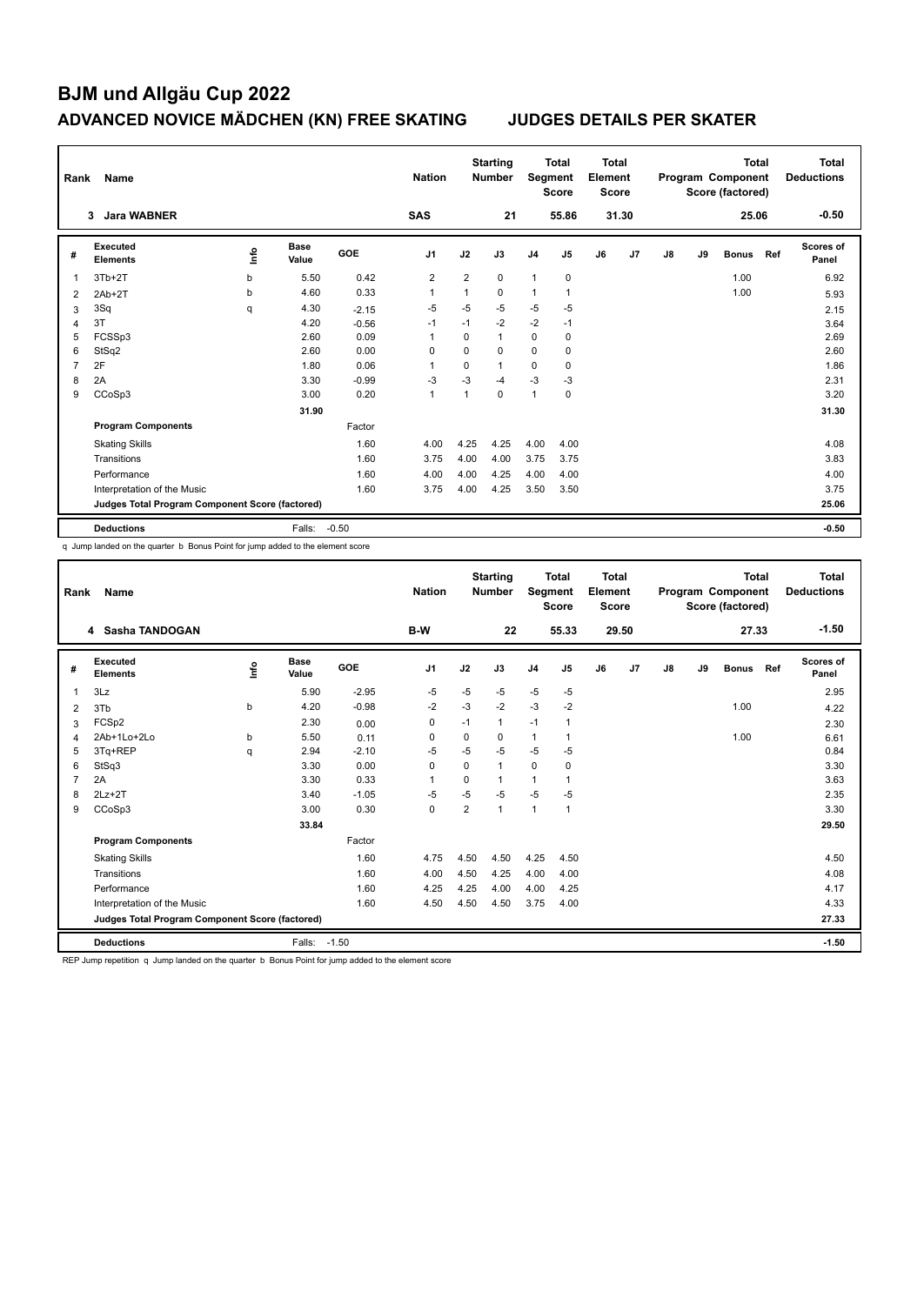| Rank           | Name                                            |                |                      |            | <b>Nation</b>  |                | <b>Starting</b><br><b>Number</b> | Segment        | <b>Total</b><br><b>Score</b> | <b>Total</b><br>Element<br><b>Score</b> |       |    |    | <b>Total</b><br>Program Component<br>Score (factored) |     | Total<br><b>Deductions</b> |
|----------------|-------------------------------------------------|----------------|----------------------|------------|----------------|----------------|----------------------------------|----------------|------------------------------|-----------------------------------------|-------|----|----|-------------------------------------------------------|-----|----------------------------|
|                | 5 Sarah PESCH                                   |                |                      |            | <b>BAY</b>     |                | 23                               |                | 54.31                        |                                         | 25.38 |    |    | 28.93                                                 |     | 0.00                       |
| #              | Executed<br><b>Elements</b>                     | $\frac{6}{10}$ | <b>Base</b><br>Value | <b>GOE</b> | J <sub>1</sub> | J2             | J3                               | J <sub>4</sub> | J <sub>5</sub>               | J6                                      | J7    | J8 | J9 | <b>Bonus</b>                                          | Ref | <b>Scores of</b><br>Panel  |
| 1              | 2Lz+2T+2Lo                                      |                | 5.10                 | 0.21       | $\overline{1}$ | 0              | 1                                | 1              | $\overline{2}$               |                                         |       |    |    |                                                       |     | 5.31                       |
| 2              | 2Ab                                             | b              | 3.30                 | $-0.99$    | $-3$           | $-2$           | $-4$                             | $-4$           | $-2$                         |                                         |       |    |    | 1.00                                                  |     | 3.31                       |
| 3              | 1A<<                                            | <<             | 0.00                 | 0.00       | ÷              |                |                                  |                |                              |                                         |       |    |    |                                                       |     | 0.00                       |
| $\overline{4}$ | FCSp2                                           |                | 2.30                 | 0.23       | 1              | 2              | $\mathbf{1}$                     | $\mathbf 0$    | 1                            |                                         |       |    |    |                                                       |     | 2.53                       |
| 5              | $2F+2T$                                         |                | 3.10                 | 0.12       | 0              | $\Omega$       | $\mathbf{1}$                     | $\mathbf{1}$   | $\overline{2}$               |                                         |       |    |    |                                                       |     | 3.22                       |
| 6              | 2F                                              |                | 1.80                 | 0.18       | 1              |                | $\mathbf{1}$                     | 1              |                              |                                         |       |    |    |                                                       |     | 1.98                       |
| $\overline{7}$ | 2Lz                                             |                | 2.10                 | 0.00       | 0              | $\Omega$       | $\mathbf{1}$                     | 0              | 0                            |                                         |       |    |    |                                                       |     | 2.10                       |
| 8              | StSq3                                           |                | 3.30                 | 0.33       | $\overline{1}$ | 2              | $\mathbf{1}$                     | 1              | 1                            |                                         |       |    |    |                                                       |     | 3.63                       |
| 9              | CCoSp3                                          |                | 3.00                 | 0.30       | $\overline{1}$ | $\overline{2}$ | $\mathbf{1}$                     | $\mathbf{1}$   | $\mathbf{1}$                 |                                         |       |    |    |                                                       |     | 3.30                       |
|                |                                                 |                | 24.00                |            |                |                |                                  |                |                              |                                         |       |    |    |                                                       |     | 25.38                      |
|                | <b>Program Components</b>                       |                |                      | Factor     |                |                |                                  |                |                              |                                         |       |    |    |                                                       |     |                            |
|                | <b>Skating Skills</b>                           |                |                      | 1.60       | 4.50           | 4.75           | 4.50                             | 4.50           | 5.00                         |                                         |       |    |    |                                                       |     | 4.58                       |
|                | Transitions                                     |                |                      | 1.60       | 4.00           | 4.75           | 4.25                             | 4.25           | 4.75                         |                                         |       |    |    |                                                       |     | 4.42                       |
|                | Performance                                     |                |                      | 1.60       | 4.25           | 4.50           | 4.50                             | 4.50           | 4.75                         |                                         |       |    |    |                                                       |     | 4.50                       |
|                | Interpretation of the Music                     |                |                      | 1.60       | 4.50           | 4.75           | 4.50                             | 4.00           | 5.00                         |                                         |       |    |    |                                                       |     | 4.58                       |
|                | Judges Total Program Component Score (factored) |                |                      |            |                |                |                                  |                |                              |                                         |       |    |    |                                                       |     | 28.93                      |
|                | <b>Deductions</b>                               |                |                      |            |                |                |                                  |                |                              |                                         |       |    |    |                                                       |     | 0.00                       |

<< Downgraded jump b Bonus Point for jump added to the element score

| Rank | Name                                            |      |                      |         | <b>Nation</b>  |                | <b>Starting</b><br><b>Number</b> | Segment        | <b>Total</b><br><b>Score</b> | Total<br>Element<br><b>Score</b> |       |    |    | <b>Total</b><br>Program Component<br>Score (factored) |     | <b>Total</b><br><b>Deductions</b> |
|------|-------------------------------------------------|------|----------------------|---------|----------------|----------------|----------------------------------|----------------|------------------------------|----------------------------------|-------|----|----|-------------------------------------------------------|-----|-----------------------------------|
|      | <b>Maya WERNER</b><br>6                         |      |                      |         | <b>BAY</b>     |                | 25                               |                | 53.16                        |                                  | 26.48 |    |    | 26.68                                                 |     | 0.00                              |
| #    | Executed<br><b>Elements</b>                     | ١nf٥ | <b>Base</b><br>Value | GOE     | J <sub>1</sub> | J2             | J3                               | J <sub>4</sub> | J <sub>5</sub>               | J6                               | J7    | J8 | J9 | <b>Bonus</b>                                          | Ref | <b>Scores of</b><br>Panel         |
| 1    | $2$ Lze $+2$ T                                  | e    | 2.98                 | $-0.34$ | $-3$           | $-2$           | $-2$                             | $-2$           | $-2$                         |                                  |       |    |    |                                                       |     | 2.64                              |
| 2    | 2Ab                                             | b    | 3.30                 | $-0.88$ | $-3$           | $-2$           | $-4$                             | $-3$           | $-2$                         |                                  |       |    |    | 1.00                                                  |     | 3.42                              |
| 3    | 2A                                              |      | 3.30                 | 0.33    | 0              | 1              | 1                                | $\mathbf{1}$   | $\mathbf 1$                  |                                  |       |    |    |                                                       |     | 3.63                              |
| 4    | 2F+2T+2Lo                                       |      | 4.80                 | 0.00    | $\Omega$       | $\Omega$       | 0                                | $-1$           | 0                            |                                  |       |    |    |                                                       |     | 4.80                              |
| 5    | FSSp3                                           |      | 2.60                 | 0.26    | $\overline{2}$ | $\overline{2}$ | $\Omega$                         | $\mathbf 0$    | 1                            |                                  |       |    |    |                                                       |     | 2.86                              |
| 6    | 2Lo                                             |      | 1.70                 | 0.17    | $\mathbf{1}$   | $\overline{1}$ | 0                                | $\mathbf{1}$   | 1                            |                                  |       |    |    |                                                       |     | 1.87                              |
| 7    | StSq2                                           |      | 2.60                 | 0.00    | -3             | 0              | 0                                | $\mathbf 0$    | 0                            |                                  |       |    |    |                                                       |     | 2.60                              |
| 8    | 2F                                              |      | 1.80                 | $-0.54$ | $-3$           | $-3$           | $-4$                             | $-3$           | $-2$                         |                                  |       |    |    |                                                       |     | 1.26                              |
| 9    | CCoSp3                                          |      | 3.00                 | 0.40    | $\overline{1}$ | $\overline{2}$ | 1                                | $\mathbf{1}$   | $\overline{2}$               |                                  |       |    |    |                                                       |     | 3.40                              |
|      |                                                 |      | 26.08                |         |                |                |                                  |                |                              |                                  |       |    |    |                                                       |     | 26.48                             |
|      | <b>Program Components</b>                       |      |                      | Factor  |                |                |                                  |                |                              |                                  |       |    |    |                                                       |     |                                   |
|      | <b>Skating Skills</b>                           |      |                      | 1.60    | 4.50           | 4.50           | 4.25                             | 4.00           | 4.50                         |                                  |       |    |    |                                                       |     | 4.42                              |
|      | Transitions                                     |      |                      | 1.60    | 4.00           | 4.50           | 3.75                             | 3.50           | 4.00                         |                                  |       |    |    |                                                       |     | 3.92                              |
|      | Performance                                     |      |                      | 1.60    | 4.00           | 4.50           | 4.00                             | 4.25           | 4.25                         |                                  |       |    |    |                                                       |     | 4.17                              |
|      | Interpretation of the Music                     |      |                      | 1.60    | 4.25           | 4.50           | 4.00                             | 4.00           | 4.25                         |                                  |       |    |    |                                                       |     | 4.17                              |
|      | Judges Total Program Component Score (factored) |      |                      |         |                |                |                                  |                |                              |                                  |       |    |    |                                                       |     | 26.68                             |
|      | <b>Deductions</b>                               |      |                      |         |                |                |                                  |                |                              |                                  |       |    |    |                                                       |     | 0.00                              |

e Wrong edge b Bonus Point for jump added to the element score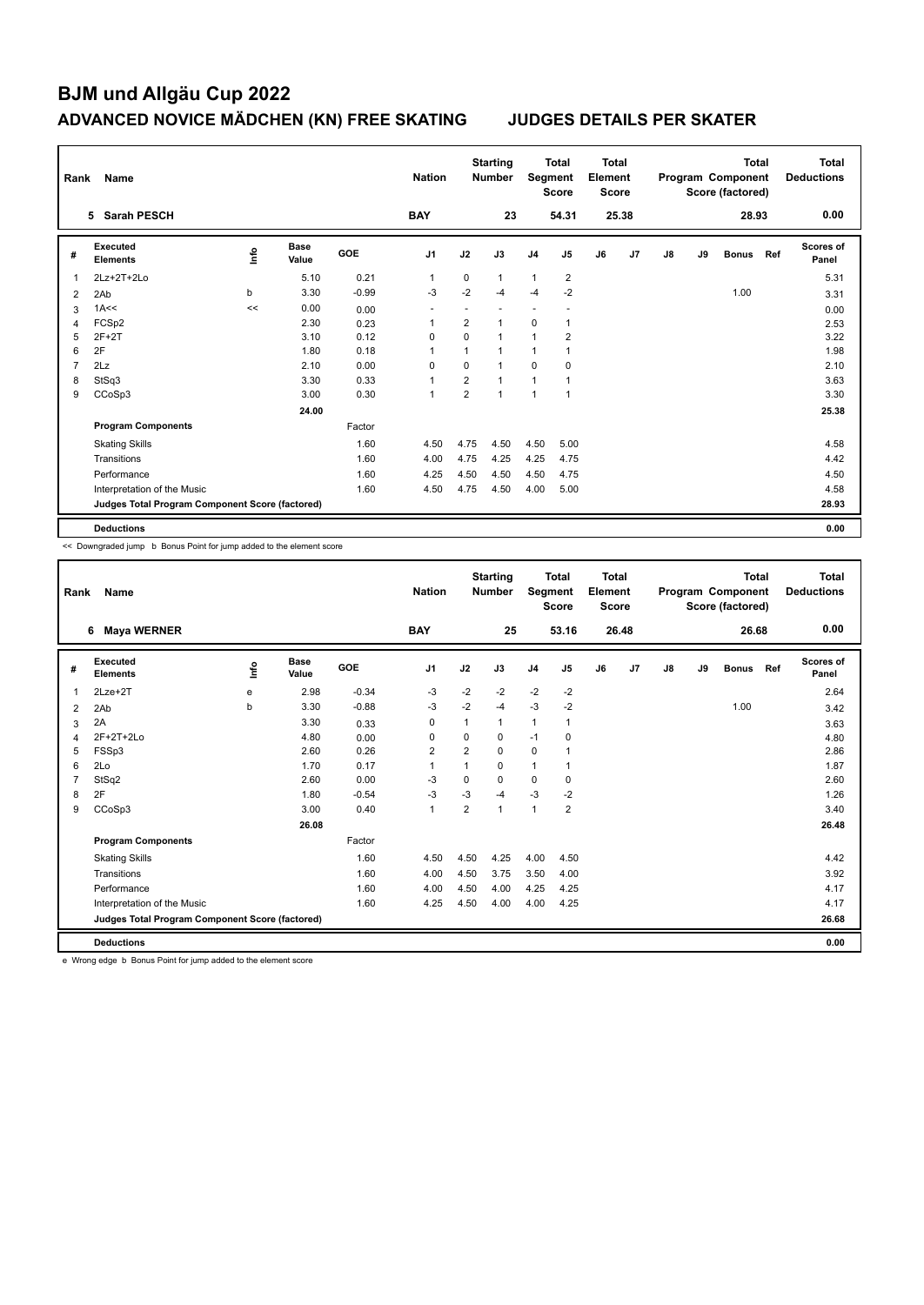| Rank | Name                                            |         |                      |            | <b>Nation</b>  |              | <b>Starting</b><br><b>Number</b> | Segment        | <b>Total</b><br><b>Score</b> | Total<br>Element<br><b>Score</b> |       |    |    | Total<br>Program Component<br>Score (factored) | Total<br><b>Deductions</b> |
|------|-------------------------------------------------|---------|----------------------|------------|----------------|--------------|----------------------------------|----------------|------------------------------|----------------------------------|-------|----|----|------------------------------------------------|----------------------------|
|      | <b>Annette MEYER</b><br>7                       |         |                      |            | <b>BAY</b>     |              | 16                               |                | 51.49                        |                                  | 25.09 |    |    | 26.40                                          | 0.00                       |
| #    | Executed<br><b>Elements</b>                     | ۴ů      | <b>Base</b><br>Value | <b>GOE</b> | J <sub>1</sub> | J2           | J3                               | J <sub>4</sub> | J <sub>5</sub>               | J6                               | J7    | J8 | J9 | Ref                                            | <b>Scores of</b><br>Panel  |
| 1    | 2A<                                             | $\prec$ | 2.64                 | $-0.53$    | $-2$           | $-2$         | $-2$                             | $-2$           | $-2$                         |                                  |       |    |    |                                                | 2.11                       |
| 2    | 2F+2T+2Lo                                       |         | 4.80                 | 0.18       | $\mathbf{1}$   | $\mathbf{1}$ | $\mathbf{1}$                     | $\mathbf{1}$   | $\mathbf{1}$                 |                                  |       |    |    |                                                | 4.98                       |
| 3    | 2Lz                                             |         | 2.10                 | 0.07       | 0              | $\mathbf 0$  | 1                                | 0              |                              |                                  |       |    |    |                                                | 2.17                       |
| 4    | FCSp2                                           |         | 2.30                 | 0.23       | $\overline{1}$ | $\mathbf{1}$ | $\overline{1}$                   | 0              | $\mathbf{1}$                 |                                  |       |    |    |                                                | 2.53                       |
| 5    | 1A                                              |         | 1.10                 | 0.00       | $\Omega$       | $\Omega$     | $\mathbf{1}$                     | 0              | $\mathbf 0$                  |                                  |       |    |    |                                                | 1.10                       |
| 6    | $2F+2Lo$                                        |         | 3.50                 | 0.00       | $\Omega$       | $\Omega$     | $\Omega$                         | $\mathbf 0$    | $\mathbf 0$                  |                                  |       |    |    |                                                | 3.50                       |
| 7    | CCoSp3                                          |         | 3.00                 | 0.30       | 1              | 1            | $\Omega$                         | 1              |                              |                                  |       |    |    |                                                | 3.30                       |
| 8    | 2Lz                                             |         | 2.10                 | 0.00       | 0              | 0            | $\mathbf 0$                      | 0              | $\mathbf{1}$                 |                                  |       |    |    |                                                | 2.10                       |
| 9    | StSq3                                           |         | 3.30                 | 0.00       | 0              | $\mathbf 0$  | $\mathbf 0$                      | $-1$           | $\mathbf{1}$                 |                                  |       |    |    |                                                | 3.30                       |
|      |                                                 |         | 24.84                |            |                |              |                                  |                |                              |                                  |       |    |    |                                                | 25.09                      |
|      | <b>Program Components</b>                       |         |                      | Factor     |                |              |                                  |                |                              |                                  |       |    |    |                                                |                            |
|      | <b>Skating Skills</b>                           |         |                      | 1.60       | 4.25           | 4.50         | 4.25                             | 3.75           | 4.50                         |                                  |       |    |    |                                                | 4.33                       |
|      | Transitions                                     |         |                      | 1.60       | 3.75           | 4.25         | 3.75                             | 3.50           | 4.00                         |                                  |       |    |    |                                                | 3.83                       |
|      | Performance                                     |         |                      | 1.60       | 4.00           | 4.25         | 4.25                             | 3.50           | 4.50                         |                                  |       |    |    |                                                | 4.17                       |
|      | Interpretation of the Music                     |         |                      | 1.60       | 4.00           | 4.25         | 4.25                             | 3.25           | 4.25                         |                                  |       |    |    |                                                | 4.17                       |
|      | Judges Total Program Component Score (factored) |         |                      |            |                |              |                                  |                |                              |                                  |       |    |    |                                                | 26.40                      |
|      | <b>Deductions</b>                               |         |                      |            |                |              |                                  |                |                              |                                  |       |    |    |                                                | 0.00                       |

< Under-rotated jump

| Rank | Name                                            |              |               |         | <b>Nation</b>  |          | <b>Starting</b><br><b>Number</b> | Segment        | <b>Total</b><br><b>Score</b> | <b>Total</b><br>Element<br><b>Score</b> |       |    |    | <b>Total</b><br>Program Component<br>Score (factored) |     | <b>Total</b><br><b>Deductions</b> |
|------|-------------------------------------------------|--------------|---------------|---------|----------------|----------|----------------------------------|----------------|------------------------------|-----------------------------------------|-------|----|----|-------------------------------------------------------|-----|-----------------------------------|
|      | <b>Hoshiyo RAASCH</b><br>8                      |              |               |         | B-W            |          | 26                               |                | 50.91                        |                                         | 24.17 |    |    | 27.74                                                 |     | $-1.00$                           |
| #    | Executed<br><b>Elements</b>                     | Info         | Base<br>Value | GOE     | J <sub>1</sub> | J2       | J3                               | J <sub>4</sub> | J <sub>5</sub>               | J6                                      | J7    | J8 | J9 | <b>Bonus</b>                                          | Ref | Scores of<br>Panel                |
| 1    | 2Ab                                             | b            | 3.30          | 0.33    | $\mathbf 1$    | 1        | 1                                | $\mathbf{1}$   | $\overline{2}$               |                                         |       |    |    | 1.00                                                  |     | 4.63                              |
| 2    | 3T<<                                            | <<           | 1.30          | $-0.65$ | $-5$           | $-5$     | $-5$                             | $-5$           | $-4$                         |                                         |       |    |    |                                                       |     | 0.65                              |
| 3    | 2Lz                                             |              | 2.10          | 0.21    | $\mathbf{1}$   | $\Omega$ | 1                                | $\mathbf{1}$   |                              |                                         |       |    |    |                                                       |     | 2.31                              |
| 4    | FCSp3                                           |              | 2.80          | 0.19    |                | 1        | 0                                | $\mathbf 0$    |                              |                                         |       |    |    |                                                       |     | 2.99                              |
| 5    | 3T<+REP                                         | $\checkmark$ | 2.35          | $-1.68$ | -5             | -5       | $-5$                             | $-5$           | -5                           |                                         |       |    |    |                                                       |     | 0.67                              |
| 6    | $2F+2T<$                                        | $\prec$      | 2.84          | $-0.36$ | 0              | $-2$     | $-2$                             | $-4$           | $-2$                         |                                         |       |    |    |                                                       |     | 2.48                              |
|      | StSq3                                           |              | 3.30          | 0.00    | $\Omega$       | 0        | 1                                | 0              | 0                            |                                         |       |    |    |                                                       |     | 3.30                              |
| 8    | 2F+2T+2Lo<                                      | $\prec$      | 4.46          | $-0.72$ | $-5$           | $-4$     | $-3$                             | $-4$           | $-4$                         |                                         |       |    |    |                                                       |     | 3.74                              |
| 9    | CCoSp3                                          |              | 3.00          | 0.40    | $\mathbf{1}$   | 3        | $\overline{2}$                   | $\mathbf{1}$   | $\mathbf{1}$                 |                                         |       |    |    |                                                       |     | 3.40                              |
|      |                                                 |              | 25.45         |         |                |          |                                  |                |                              |                                         |       |    |    |                                                       |     | 24.17                             |
|      | <b>Program Components</b>                       |              |               | Factor  |                |          |                                  |                |                              |                                         |       |    |    |                                                       |     |                                   |
|      | <b>Skating Skills</b>                           |              |               | 1.60    | 4.50           | 4.50     | 4.50                             | 3.75           | 4.75                         |                                         |       |    |    |                                                       |     | 4.50                              |
|      | Transitions                                     |              |               | 1.60    | 4.25           | 4.25     | 4.25                             | 3.75           | 4.25                         |                                         |       |    |    |                                                       |     | 4.25                              |
|      | Performance                                     |              |               | 1.60    | 4.00           | 4.25     | 4.25                             | 4.00           | 4.50                         |                                         |       |    |    |                                                       |     | 4.17                              |
|      | Interpretation of the Music                     |              |               | 1.60    | 4.50           | 4.50     | 4.50                             | 4.25           | 4.25                         |                                         |       |    |    |                                                       |     | 4.42                              |
|      | Judges Total Program Component Score (factored) |              |               |         |                |          |                                  |                |                              |                                         |       |    |    |                                                       |     | 27.74                             |
|      | <b>Deductions</b>                               |              | Falls:        | $-1.00$ |                |          |                                  |                |                              |                                         |       |    |    |                                                       |     | $-1.00$                           |

< Under-rotated jump << Downgraded jump REP Jump repetition b Bonus Point for jump added to the element score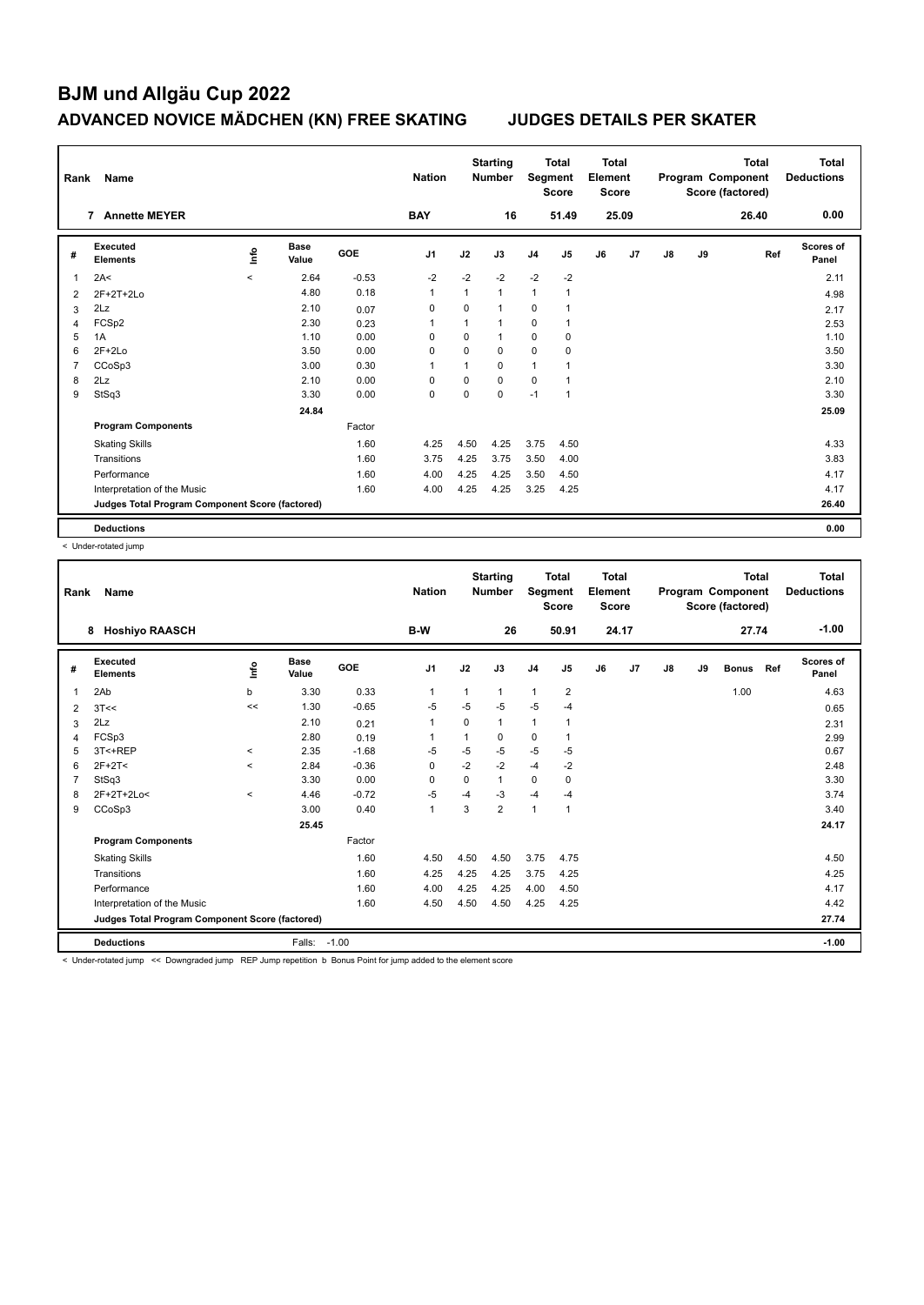| Rank           | Name                                            |      |                      |            | <b>Nation</b>  |          | <b>Starting</b><br><b>Number</b> | Segment        | <b>Total</b><br><b>Score</b> | Total<br>Element<br><b>Score</b> |       |    |    | <b>Total</b><br>Program Component<br>Score (factored) |     | <b>Total</b><br><b>Deductions</b> |
|----------------|-------------------------------------------------|------|----------------------|------------|----------------|----------|----------------------------------|----------------|------------------------------|----------------------------------|-------|----|----|-------------------------------------------------------|-----|-----------------------------------|
|                | <b>Valentina AREVALO-STERNHUBER</b><br>9        |      |                      |            | <b>B-W</b>     |          | 19                               |                | 49.81                        |                                  | 24.04 |    |    | 26.27                                                 |     | $-0.50$                           |
| #              | Executed<br><b>Elements</b>                     | Info | <b>Base</b><br>Value | <b>GOE</b> | J <sub>1</sub> | J2       | J3                               | J <sub>4</sub> | J <sub>5</sub>               | J6                               | J7    | J8 | J9 | <b>Bonus</b>                                          | Ref | <b>Scores of</b><br>Panel         |
| 1              | 2Ab                                             | b    | 3.30                 | 0.00       | 0              | 0        | 1                                | $\mathbf 0$    | 0                            |                                  |       |    |    | 1.00                                                  |     | 4.30                              |
| 2              | 2Lz+2Lo                                         |      | 3.80                 | $-1.05$    | $-5$           | $-5$     | $-5$                             | $-5$           | $-5$                         |                                  |       |    |    |                                                       |     | 2.75                              |
| 3              | 1A                                              |      | 1.10                 | 0.00       | 0              | $\Omega$ | $\mathbf{1}$                     | $\Omega$       | 0                            |                                  |       |    |    |                                                       |     | 1.10                              |
| 4              | FCSSp3                                          |      | 2.60                 | 0.26       | 1              |          | $\mathbf{1}$                     | $\mathbf{1}$   | 0                            |                                  |       |    |    |                                                       |     | 2.86                              |
| 5              | 2F                                              |      | 1.80                 | 0.00       | $\Omega$       | $\Omega$ | $\Omega$                         | $\mathbf 0$    | $\mathbf 0$                  |                                  |       |    |    |                                                       |     | 1.80                              |
| 6              | 2F+2T+1Lo                                       |      | 3.60                 | $-0.30$    | $-2$           | $-2$     | $\mathbf 0$                      | $-2$           | $-1$                         |                                  |       |    |    |                                                       |     | 3.30                              |
| $\overline{7}$ | CCoSp2                                          |      | 2.50                 | $-0.08$    | $-1$           | 0        | 0                                | $-1$           | 0                            |                                  |       |    |    |                                                       |     | 2.42                              |
| 8              | StSq3                                           |      | 3.30                 | 0.11       | 1              |          | $\Omega$                         | $\Omega$       | 0                            |                                  |       |    |    |                                                       |     | 3.41                              |
| 9              | 2Lz                                             |      | 2.10                 | 0.00       | 0              | $-1$     | $\Omega$                         | $\Omega$       | $\Omega$                     |                                  |       |    |    |                                                       |     | 2.10                              |
|                |                                                 |      | 24.10                |            |                |          |                                  |                |                              |                                  |       |    |    |                                                       |     | 24.04                             |
|                | <b>Program Components</b>                       |      |                      | Factor     |                |          |                                  |                |                              |                                  |       |    |    |                                                       |     |                                   |
|                | <b>Skating Skills</b>                           |      |                      | 1.60       | 4.25           | 4.25     | 4.25                             | 3.75           | 4.25                         |                                  |       |    |    |                                                       |     | 4.25                              |
|                | Transitions                                     |      |                      | 1.60       | 4.00           | 4.25     | 4.00                             | 3.50           | 3.75                         |                                  |       |    |    |                                                       |     | 3.92                              |
|                | Performance                                     |      |                      | 1.60       | 4.25           | 4.50     | 4.00                             | 4.25           | 4.00                         |                                  |       |    |    |                                                       |     | 4.17                              |
|                | Interpretation of the Music                     |      |                      | 1.60       | 4.25           | 4.50     | 4.00                             | 4.00           | 4.00                         |                                  |       |    |    |                                                       |     | 4.08                              |
|                | Judges Total Program Component Score (factored) |      |                      |            |                |          |                                  |                |                              |                                  |       |    |    |                                                       |     | 26.27                             |
|                | <b>Deductions</b>                               |      | Falls:               | $-0.50$    |                |          |                                  |                |                              |                                  |       |    |    |                                                       |     | $-0.50$                           |

b Bonus Point for jump added to the element score

| Rank           | Name                                            |      |                      |            | <b>Nation</b>  |                | <b>Starting</b><br><b>Number</b> | Segment        | <b>Total</b><br><b>Score</b> | <b>Total</b><br>Element<br><b>Score</b> |                |               |    | Total<br>Program Component<br>Score (factored) | <b>Total</b><br><b>Deductions</b> |
|----------------|-------------------------------------------------|------|----------------------|------------|----------------|----------------|----------------------------------|----------------|------------------------------|-----------------------------------------|----------------|---------------|----|------------------------------------------------|-----------------------------------|
|                | <b>Heerang JUN</b><br>10                        |      |                      |            | <b>BAY</b>     |                | 20                               |                | 49.00                        |                                         | 21.20          |               |    | 28.80                                          | $-1.00$                           |
| #              | Executed<br><b>Elements</b>                     | lnfo | <b>Base</b><br>Value | <b>GOE</b> | J <sub>1</sub> | J2             | J3                               | J <sub>4</sub> | J <sub>5</sub>               | J6                                      | J <sub>7</sub> | $\mathsf{J}8$ | J9 | Ref                                            | <b>Scores of</b><br>Panel         |
| $\overline{1}$ | 2F+2Lo+2T                                       |      | 4.80                 | 0.00       | 0              | 0              | 0                                | $-1$           | $\mathbf{1}$                 |                                         |                |               |    |                                                | 4.80                              |
| 2              | $2Lz+2T$                                        |      | 3.40                 | 0.00       | 0              | $\Omega$       | $\Omega$                         | $\mathbf 0$    | 0                            |                                         |                |               |    |                                                | 3.40                              |
| 3              | 1A                                              |      | 1.10                 | 0.04       | $\mathbf 0$    | $\Omega$       | 1                                | $\Omega$       | 1                            |                                         |                |               |    |                                                | 1.14                              |
| 4              | CCoSp3                                          |      | 3.00                 | 0.30       | $\overline{1}$ | 1              | 1                                | $\mathbf 0$    | $\mathbf{1}$                 |                                         |                |               |    |                                                | 3.30                              |
| 5              | 2Lz<<                                           | <<   | 0.60                 | $-0.30$    | -5             | -5             | $-5$                             | $-5$           | -5                           |                                         |                |               |    |                                                | 0.30                              |
| 6              | 2Lo                                             |      | 1.70                 | 0.17       | $\overline{1}$ | 1              | 1                                | $\mathbf{1}$   | $\overline{2}$               |                                         |                |               |    |                                                | 1.87                              |
| $\overline{7}$ | 2F                                              |      | 1.80                 | $-0.18$    | $-1$           | $-1$           | $-1$                             | $-2$           | $-1$                         |                                         |                |               |    |                                                | 1.62                              |
| 8              | FSSp1                                           |      | 2.00                 | 0.00       | 0              | 0              | 0                                | $-1$           | 0                            |                                         |                |               |    |                                                | 2.00                              |
| 9              | StSq2                                           |      | 2.60                 | 0.17       | $\mathbf 0$    | $\overline{2}$ | 1                                | $\mathbf 0$    | $\overline{1}$               |                                         |                |               |    |                                                | 2.77                              |
|                |                                                 |      | 21.00                |            |                |                |                                  |                |                              |                                         |                |               |    |                                                | 21.20                             |
|                | <b>Program Components</b>                       |      |                      | Factor     |                |                |                                  |                |                              |                                         |                |               |    |                                                |                                   |
|                | <b>Skating Skills</b>                           |      |                      | 1.60       | 4.25           | 4.75           | 4.75                             | 4.50           | 4.75                         |                                         |                |               |    |                                                | 4.67                              |
|                | Transitions                                     |      |                      | 1.60       | 4.00           | 4.75           | 4.25                             | 4.00           | 4.75                         |                                         |                |               |    |                                                | 4.33                              |
|                | Performance                                     |      |                      | 1.60       | 4.00           | 4.50           | 4.50                             | 4.25           | 4.50                         |                                         |                |               |    |                                                | 4.42                              |
|                | Interpretation of the Music                     |      |                      | 1.60       | 4.50           | 4.75           | 4.50                             | 4.00           | 4.75                         |                                         |                |               |    |                                                | 4.58                              |
|                | Judges Total Program Component Score (factored) |      |                      |            |                |                |                                  |                |                              |                                         |                |               |    |                                                | 28.80                             |
|                | <b>Deductions</b>                               |      | Falls:               | $-1.00$    |                |                |                                  |                |                              |                                         |                |               |    |                                                | $-1.00$                           |

<< Downgraded jump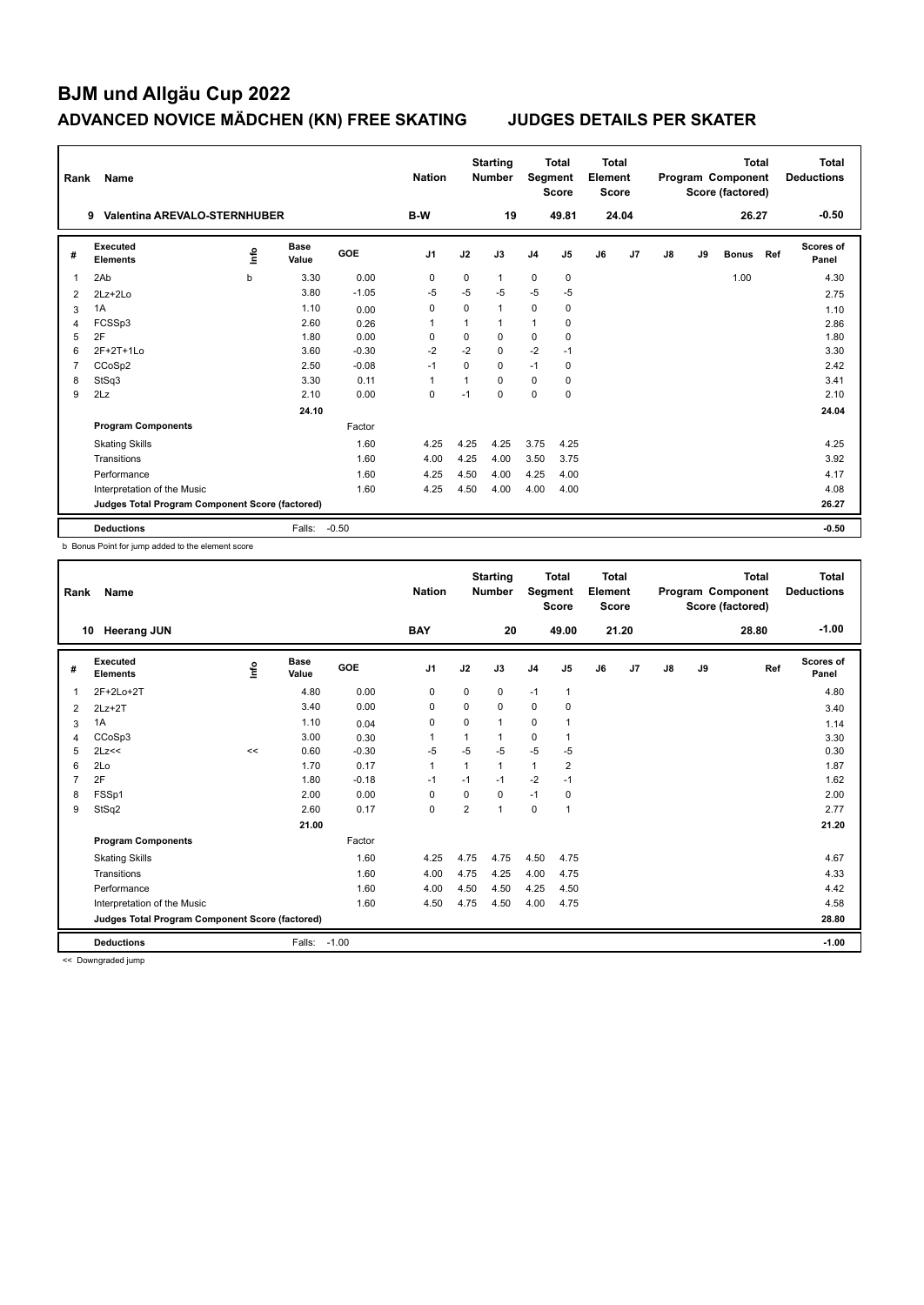| Rank           | Name                                            |      |                      |            | <b>Nation</b>  |             | <b>Starting</b><br><b>Number</b> | Segment        | <b>Total</b><br><b>Score</b> | <b>Total</b><br>Element<br><b>Score</b> |                |    |    | <b>Total</b><br>Program Component<br>Score (factored) | <b>Total</b><br><b>Deductions</b> |
|----------------|-------------------------------------------------|------|----------------------|------------|----------------|-------------|----------------------------------|----------------|------------------------------|-----------------------------------------|----------------|----|----|-------------------------------------------------------|-----------------------------------|
| 11             | <b>Aliyah ACKERMANN</b>                         |      |                      |            | <b>BAY</b>     |             | 15                               |                | 48.39                        |                                         | 22.62          |    |    | 26.27                                                 | $-0.50$                           |
| #              | Executed<br><b>Elements</b>                     | lnfo | <b>Base</b><br>Value | <b>GOE</b> | J <sub>1</sub> | J2          | J3                               | J <sub>4</sub> | J <sub>5</sub>               | J6                                      | J <sub>7</sub> | J8 | J9 | Ref                                                   | Scores of<br>Panel                |
| 1              | 2Lz+2T+2Lo                                      |      | 5.10                 | 0.00       | 0              | $\mathbf 0$ | 0                                | $-1$           | $\mathbf 0$                  |                                         |                |    |    |                                                       | 5.10                              |
| 2              | 3S<<                                            | <<   | 1.30                 | $-0.65$    | -5             | $-5$        | $-5$                             | $-5$           | -5                           |                                         |                |    |    |                                                       | 0.65                              |
| 3              | 2F                                              |      | 1.80                 | $-0.06$    | $\Omega$       | $\Omega$    | $\Omega$                         | $-1$           | $-1$                         |                                         |                |    |    |                                                       | 1.74                              |
| 4              | CCoSp3                                          |      | 3.00                 | 0.10       | 0              | 2           | $\Omega$                         | $\mathbf 0$    | $\mathbf{1}$                 |                                         |                |    |    |                                                       | 3.10                              |
| 5              | 1A                                              |      | 1.10                 | 0.00       | 0              | 0           | $\mathbf{1}$                     | $\mathbf 0$    | $\mathbf 0$                  |                                         |                |    |    |                                                       | 1.10                              |
| 6              | $2Lz+2T$                                        |      | 3.40                 | $-0.56$    | $-2$           | $-3$        | $-3$                             | $-3$           | $-2$                         |                                         |                |    |    |                                                       | 2.84                              |
| $\overline{7}$ | FCSSp3                                          |      | 2.60                 | 0.00       | -1             | $\Omega$    | $\Omega$                         | $-1$           | 0                            |                                         |                |    |    |                                                       | 2.60                              |
| 8              | StSq3                                           |      | 3.30                 | 0.33       | 1              |             | $\mathbf{1}$                     | 1              | 0                            |                                         |                |    |    |                                                       | 3.63                              |
| 9              | 2F                                              |      | 1.80                 | 0.06       | $\Omega$       | $\Omega$    | $\mathbf 1$                      | $\mathbf{1}$   | $\Omega$                     |                                         |                |    |    |                                                       | 1.86                              |
|                |                                                 |      | 23.40                |            |                |             |                                  |                |                              |                                         |                |    |    |                                                       | 22.62                             |
|                | <b>Program Components</b>                       |      |                      | Factor     |                |             |                                  |                |                              |                                         |                |    |    |                                                       |                                   |
|                | <b>Skating Skills</b>                           |      |                      | 1.60       | 4.00           | 4.50        | 4.25                             | 3.75           | 4.25                         |                                         |                |    |    |                                                       | 4.17                              |
|                | Transitions                                     |      |                      | 1.60       | 4.00           | 4.50        | 4.00                             | 3.25           | 4.00                         |                                         |                |    |    |                                                       | 4.00                              |
|                | Performance                                     |      |                      | 1.60       | 4.00           | 4.50        | 4.25                             | 3.50           | 4.00                         |                                         |                |    |    |                                                       | 4.08                              |
|                | Interpretation of the Music                     |      |                      | 1.60       | 4.25           | 4.50        | 4.25                             | 3.50           | 4.00                         |                                         |                |    |    |                                                       | 4.17                              |
|                | Judges Total Program Component Score (factored) |      |                      |            |                |             |                                  |                |                              |                                         |                |    |    |                                                       | 26.27                             |
|                | <b>Deductions</b>                               |      | Falls:               | $-0.50$    |                |             |                                  |                |                              |                                         |                |    |    |                                                       | $-0.50$                           |

<< Downgraded jump

| Rank | Name                                            |      |               |         | <b>Nation</b>  |                | <b>Starting</b><br><b>Number</b> | Segment        | <b>Total</b><br><b>Score</b> | Total<br>Element<br><b>Score</b> |       |               |    | <b>Total</b><br>Program Component<br>Score (factored) | <b>Total</b><br><b>Deductions</b> |
|------|-------------------------------------------------|------|---------------|---------|----------------|----------------|----------------------------------|----------------|------------------------------|----------------------------------|-------|---------------|----|-------------------------------------------------------|-----------------------------------|
|      | 12<br><b>Melina SCHECK</b>                      |      |               |         | B-W            |                | 13                               |                | 48.38                        |                                  | 22.61 |               |    | 26.27                                                 | $-0.50$                           |
| #    | Executed<br><b>Elements</b>                     | lnfo | Base<br>Value | GOE     | J1             | J2             | J3                               | J <sub>4</sub> | J5                           | J6                               | J7    | $\mathsf{J}8$ | J9 | Ref                                                   | Scores of<br>Panel                |
| 1    | 2A<<                                            | <<   | 1.10          | $-0.55$ | -5             | $-5$           | $-5$                             | $-5$           | $-5$                         |                                  |       |               |    |                                                       | 0.55                              |
| 2    | $2F+2T+2Lo$                                     |      | 4.80          | $-0.06$ | 0              | 0              | $\Omega$                         | $-1$           | $-1$                         |                                  |       |               |    |                                                       | 4.74                              |
| 3    | 2S                                              |      | 1.30          | 0.00    | 0              | 0              | 1                                | 0              | 0                            |                                  |       |               |    |                                                       | 1.30                              |
| 4    | $2F+2T$                                         |      | 3.10          | 0.00    | 0              | 0              | 0                                | 0              | $-1$                         |                                  |       |               |    |                                                       | 3.10                              |
| 5    | FCSp3                                           |      | 2.80          | 0.47    | 2              | $\overline{2}$ | 1                                | $\mathbf{1}$   | $\overline{2}$               |                                  |       |               |    |                                                       | 3.27                              |
| 6    | 2Lo                                             |      | 1.70          | 0.00    | $\Omega$       | $\mathbf 0$    | 0                                | $\mathbf 0$    | 1                            |                                  |       |               |    |                                                       | 1.70                              |
|      | 2Lze                                            | e    | 1.68          | $-0.45$ | -3             | $-2$           | $-2$                             | $-3$           | $-3$                         |                                  |       |               |    |                                                       | 1.23                              |
| 8    | StSq3                                           |      | 3.30          | 0.22    | $\overline{2}$ | 3              | 0                                | $\pmb{0}$      | 0                            |                                  |       |               |    |                                                       | 3.52                              |
| 9    | CCoSp3                                          |      | 3.00          | 0.20    | $\mathbf{1}$   | $\overline{1}$ | 0                                | 0              | 1                            |                                  |       |               |    |                                                       | 3.20                              |
|      |                                                 |      | 22.78         |         |                |                |                                  |                |                              |                                  |       |               |    |                                                       | 22.61                             |
|      | <b>Program Components</b>                       |      |               | Factor  |                |                |                                  |                |                              |                                  |       |               |    |                                                       |                                   |
|      | <b>Skating Skills</b>                           |      |               | 1.60    | 4.75           | 4.25           | 4.00                             | 3.50           | 4.25                         |                                  |       |               |    |                                                       | 4.17                              |
|      | Transitions                                     |      |               | 1.60    | 3.75           | 4.25           | 3.75                             | 3.25           | 3.75                         |                                  |       |               |    |                                                       | 3.75                              |
|      | Performance                                     |      |               | 1.60    | 4.50           | 4.75           | 4.00                             | 3.50           | 4.25                         |                                  |       |               |    |                                                       | 4.25                              |
|      | Interpretation of the Music                     |      |               | 1.60    | 4.50           | 4.50           | 4.25                             | 3.25           | 4.00                         |                                  |       |               |    |                                                       | 4.25                              |
|      | Judges Total Program Component Score (factored) |      |               |         |                |                |                                  |                |                              |                                  |       |               |    |                                                       | 26.27                             |
|      | <b>Deductions</b>                               |      | Falls:        | $-0.50$ |                |                |                                  |                |                              |                                  |       |               |    |                                                       | $-0.50$                           |

<< Downgraded jump e Wrong edge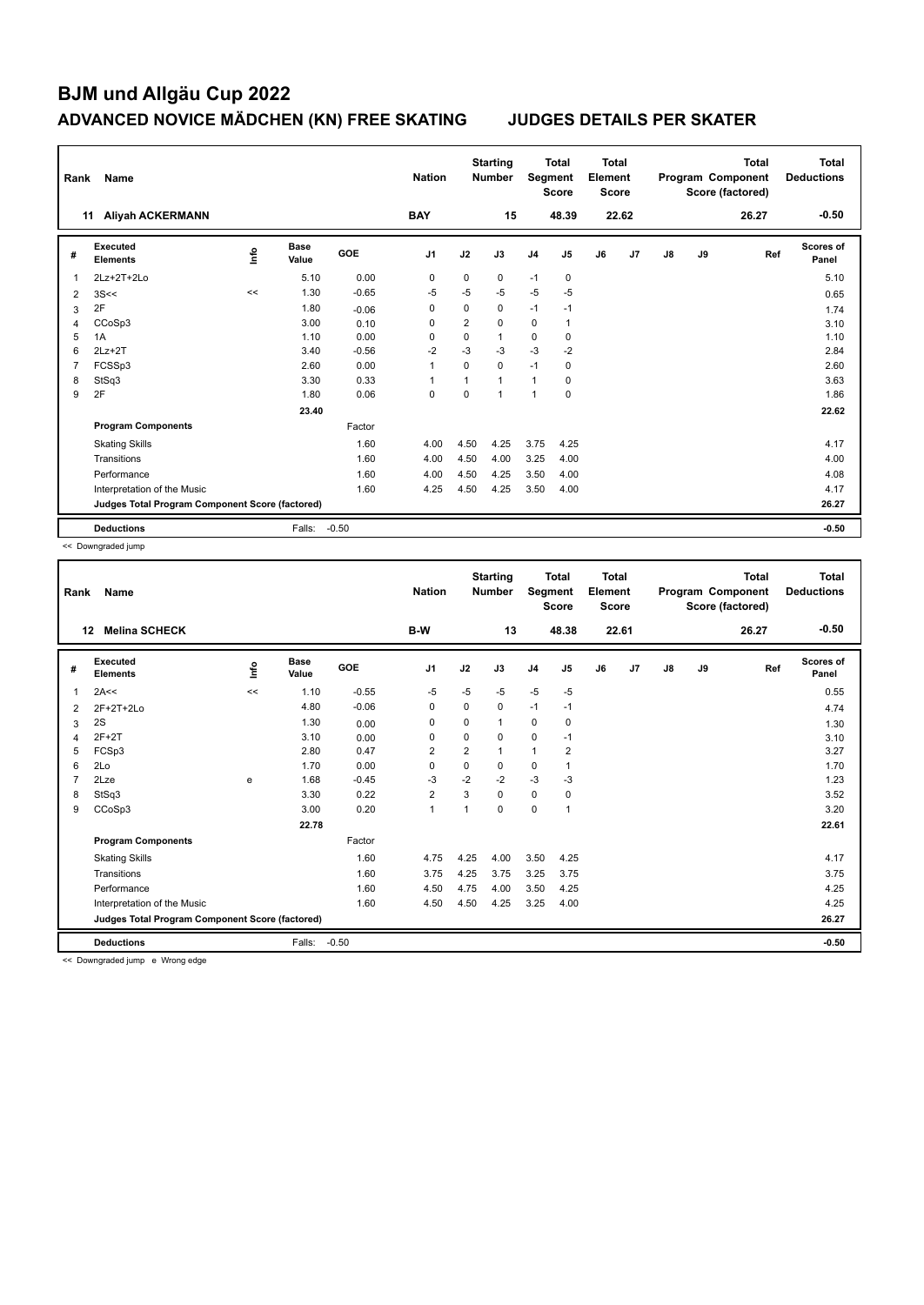| Rank           | Name                                            |    |                      |            | <b>Nation</b>  |          | <b>Starting</b><br><b>Number</b> | Segment        | <b>Total</b><br><b>Score</b> | <b>Total</b><br>Element<br><b>Score</b> |                |    |    | <b>Total</b><br>Program Component<br>Score (factored) | <b>Total</b><br><b>Deductions</b> |
|----------------|-------------------------------------------------|----|----------------------|------------|----------------|----------|----------------------------------|----------------|------------------------------|-----------------------------------------|----------------|----|----|-------------------------------------------------------|-----------------------------------|
|                | <b>Felissia ILGEN</b><br>13                     |    |                      |            | <b>BAY</b>     |          | 17                               |                | 47.72                        |                                         | 20.25          |    |    | 27.47                                                 | 0.00                              |
| #              | Executed<br><b>Elements</b>                     | ۴ů | <b>Base</b><br>Value | <b>GOE</b> | J <sub>1</sub> | J2       | J3                               | J <sub>4</sub> | J <sub>5</sub>               | J6                                      | J <sub>7</sub> | J8 | J9 | Ref                                                   | Scores of<br>Panel                |
| 1              | 1A<<                                            | << | 0.00                 | 0.00       |                |          |                                  |                | $\overline{\phantom{a}}$     |                                         |                |    |    |                                                       | 0.00                              |
| 2              | 2Lz+1Eu+2S                                      |    | 3.90                 | 0.14       | $\mathbf{1}$   | 0        | $\mathbf{1}$                     | $\mathbf{1}$   | 0                            |                                         |                |    |    |                                                       | 4.04                              |
| 3              | $2F+2Tq$                                        | q  | 3.10                 | $-0.36$    | $-1$           | $-2$     | $-2$                             | $-2$           | $-2$                         |                                         |                |    |    |                                                       | 2.74                              |
| $\overline{4}$ | FSSp3                                           |    | 2.60                 | 0.09       | $\overline{1}$ | $\Omega$ | $\mathbf 0$                      | $\mathbf 0$    | 1                            |                                         |                |    |    |                                                       | 2.69                              |
| 5              | 2Lz                                             |    | 2.10                 | 0.35       | 2              |          | $\mathbf{1}$                     | $\overline{2}$ | 2                            |                                         |                |    |    |                                                       | 2.45                              |
| 6              | 1F                                              |    | 0.50                 | 0.00       | $\Omega$       | $\Omega$ | $\Omega$                         | 0              | 0                            |                                         |                |    |    |                                                       | 0.50                              |
| 7              | StSq3                                           |    | 3.30                 | 0.33       | 1              |          | 0                                | $\mathbf{1}$   | $\overline{2}$               |                                         |                |    |    |                                                       | 3.63                              |
| 8              | CCoSp3                                          |    | 3.00                 | $-0.10$    | 0              | $-2$     | $\mathbf 0$                      | $-1$           | $\mathbf 0$                  |                                         |                |    |    |                                                       | 2.90                              |
| 9              | 2S                                              |    | 1.30                 | 0.00       | 0              | 0        | 0                                | $\pmb{0}$      | 0                            |                                         |                |    |    |                                                       | 1.30                              |
|                |                                                 |    | 19.80                |            |                |          |                                  |                |                              |                                         |                |    |    |                                                       | 20.25                             |
|                | <b>Program Components</b>                       |    |                      | Factor     |                |          |                                  |                |                              |                                         |                |    |    |                                                       |                                   |
|                | <b>Skating Skills</b>                           |    |                      | 1.60       | 4.25           | 4.25     | 4.25                             | 3.75           | 4.25                         |                                         |                |    |    |                                                       | 4.25                              |
|                | Transitions                                     |    |                      | 1.60       | 4.00           | 4.25     | 4.00                             | 4.00           | 4.25                         |                                         |                |    |    |                                                       | 4.08                              |
|                | Performance                                     |    |                      | 1.60       | 4.50           | 4.25     | 4.00                             | 4.50           | 4.50                         |                                         |                |    |    |                                                       | 4.42                              |
|                | Interpretation of the Music                     |    |                      | 1.60       | 4.50           | 4.25     | 4.50                             | 4.25           | 4.50                         |                                         |                |    |    |                                                       | 4.42                              |
|                | Judges Total Program Component Score (factored) |    |                      |            |                |          |                                  |                |                              |                                         |                |    |    |                                                       | 27.47                             |
|                | <b>Deductions</b>                               |    |                      |            |                |          |                                  |                |                              |                                         |                |    |    |                                                       | 0.00                              |

<< Downgraded jump q Jump landed on the quarter

| Rank           | Name                                            |             |                      |            | <b>Nation</b>  |                         | <b>Starting</b><br><b>Number</b> | Segment        | <b>Total</b><br><b>Score</b> | <b>Total</b><br>Element<br><b>Score</b> |       |    |    | <b>Total</b><br>Program Component<br>Score (factored) | <b>Total</b><br><b>Deductions</b> |
|----------------|-------------------------------------------------|-------------|----------------------|------------|----------------|-------------------------|----------------------------------|----------------|------------------------------|-----------------------------------------|-------|----|----|-------------------------------------------------------|-----------------------------------|
| 14             | <b>Maria KOLLMANNSBERGER</b>                    |             |                      |            | <b>BAY</b>     |                         | 24                               |                | 47.40                        |                                         | 22.27 |    |    | 26.13                                                 | $-1.00$                           |
| #              | Executed<br><b>Elements</b>                     | <u>lnfo</u> | <b>Base</b><br>Value | <b>GOE</b> | J <sub>1</sub> | J2                      | J3                               | J <sub>4</sub> | J5                           | J6                                      | J7    | J8 | J9 | Ref                                                   | <b>Scores of</b><br>Panel         |
| 1              | 2A                                              |             | 3.30                 | $-1.65$    | $-5$           | $-5$                    | $-5$                             | $-5$           | $-5$                         |                                         |       |    |    |                                                       | 1.65                              |
| 2              | 2Lo                                             |             | 1.70                 | 0.17       | $\mathbf{1}$   | $\overline{1}$          | 2                                | $\mathbf{1}$   | 1                            |                                         |       |    |    |                                                       | 1.87                              |
| 3              | 2Lz+2T+1Lo                                      |             | 3.90                 | $-0.14$    | $-1$           | $-1$                    | 0                                | $-1$           | 0                            |                                         |       |    |    |                                                       | 3.76                              |
| 4              | FCSSp3                                          |             | 2.60                 | 0.00       | 0              | 0                       | 0                                | 0              | 0                            |                                         |       |    |    |                                                       | 2.60                              |
| 5              | 2Aq                                             | q           | 3.30                 | $-1.65$    | $-5$           | $-5$                    | $-5$                             | $-5$           | $-5$                         |                                         |       |    |    |                                                       | 1.65                              |
| 6              | $2F+2T$                                         |             | 3.10                 | 0.06       | $\Omega$       | $\Omega$                | 1                                | 0              | 1                            |                                         |       |    |    |                                                       | 3.16                              |
| $\overline{7}$ | StSq2                                           |             | 2.60                 | 0.00       | $\Omega$       | $\Omega$                | 1                                | $\mathbf 0$    | 0                            |                                         |       |    |    |                                                       | 2.60                              |
| 8              | 2F                                              |             | 1.80                 | 0.18       | $\mathbf{1}$   |                         | $\overline{2}$                   | $\overline{1}$ |                              |                                         |       |    |    |                                                       | 1.98                              |
| 9              | CCoSp3                                          |             | 3.00                 | 0.00       | $\mathbf 0$    | $\overline{\mathbf{1}}$ | 0                                | $\mathbf 0$    | $\mathbf 0$                  |                                         |       |    |    |                                                       | 3.00                              |
|                |                                                 |             | 25.30                |            |                |                         |                                  |                |                              |                                         |       |    |    |                                                       | 22.27                             |
|                | <b>Program Components</b>                       |             |                      | Factor     |                |                         |                                  |                |                              |                                         |       |    |    |                                                       |                                   |
|                | <b>Skating Skills</b>                           |             |                      | 1.60       | 4.25           | 4.25                    | 4.25                             | 4.00           | 4.25                         |                                         |       |    |    |                                                       | 4.25                              |
|                | Transitions                                     |             |                      | 1.60       | 3.75           | 4.25                    | 4.00                             | 3.75           | 3.75                         |                                         |       |    |    |                                                       | 3.83                              |
|                | Performance                                     |             |                      | 1.60       | 4.00           | 4.25                    | 4.25                             | 3.75           | 4.00                         |                                         |       |    |    |                                                       | 4.08                              |
|                | Interpretation of the Music                     |             |                      | 1.60       | 4.25           | 4.50                    | 4.25                             | 3.50           | 4.00                         |                                         |       |    |    |                                                       | 4.17                              |
|                | Judges Total Program Component Score (factored) |             |                      |            |                |                         |                                  |                |                              |                                         |       |    |    |                                                       | 26.13                             |
|                | <b>Deductions</b>                               |             | Falls:               | $-1.00$    |                |                         |                                  |                |                              |                                         |       |    |    |                                                       | $-1.00$                           |

q Jump landed on the quarter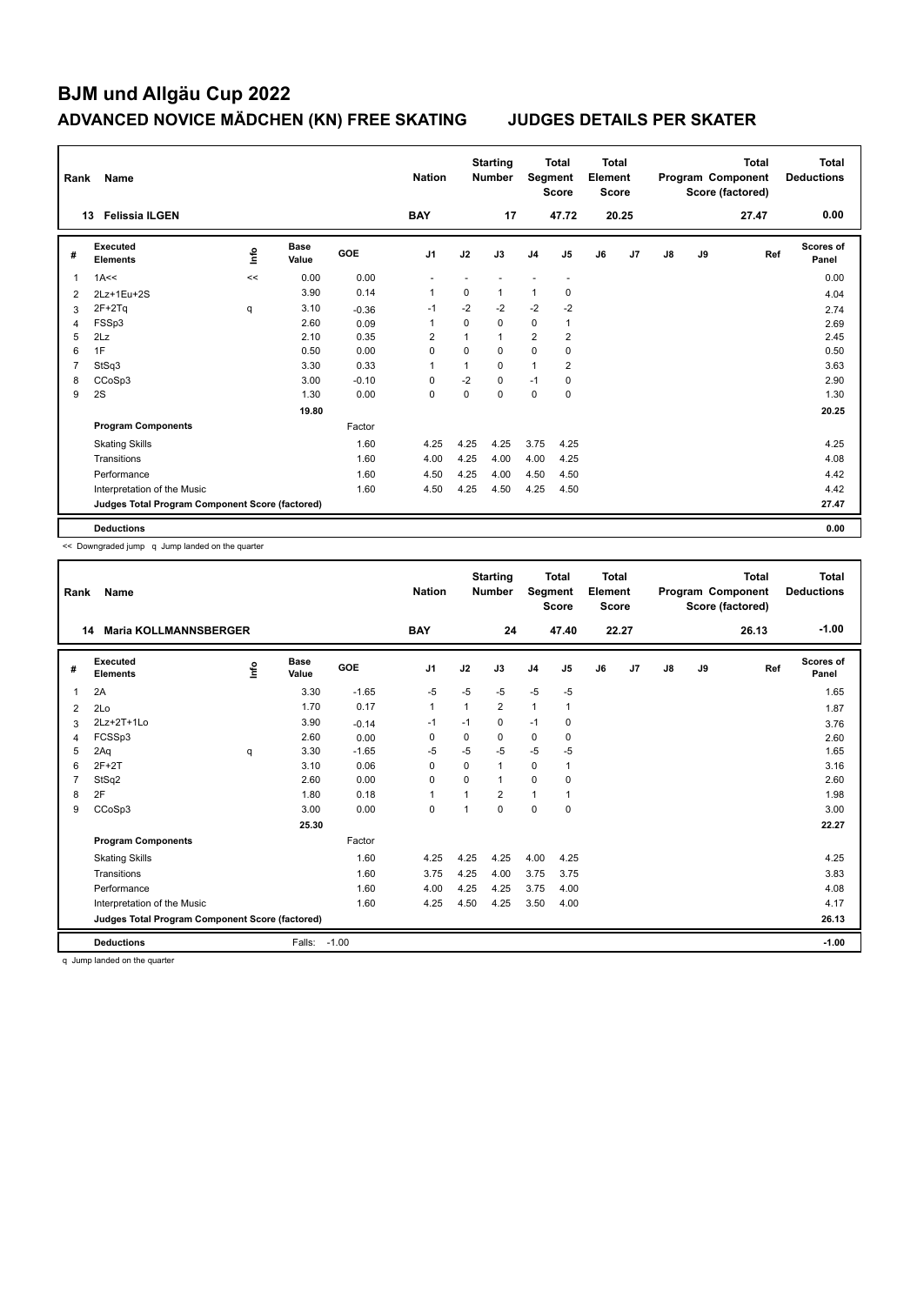| Rank           | Name                                            |                          |                      |            | <b>Nation</b>  |                | <b>Starting</b><br><b>Number</b> | Segment        | <b>Total</b><br><b>Score</b> | <b>Total</b><br>Element<br><b>Score</b> |       |    |    | <b>Total</b><br>Program Component<br>Score (factored) | Total<br><b>Deductions</b> |
|----------------|-------------------------------------------------|--------------------------|----------------------|------------|----------------|----------------|----------------------------------|----------------|------------------------------|-----------------------------------------|-------|----|----|-------------------------------------------------------|----------------------------|
|                | <b>Louisa BRAND</b><br>15                       |                          |                      |            | B-W            |                | 14                               |                | 46.72                        |                                         | 21.88 |    |    | 25.34                                                 | $-0.50$                    |
| #              | Executed<br><b>Elements</b>                     | ١nf٥                     | <b>Base</b><br>Value | <b>GOE</b> | J <sub>1</sub> | J2             | J3                               | J <sub>4</sub> | J5                           | J6                                      | J7    | J8 | J9 | Ref                                                   | Scores of<br>Panel         |
| 1              | 1A                                              |                          | 1.10                 | 0.11       | 0              | 1              | $\mathbf{1}$                     | 1              | $\mathbf{1}$                 |                                         |       |    |    |                                                       | 1.21                       |
| 2              | 3S<                                             | $\overline{\phantom{a}}$ | 3.44                 | $-1.72$    | $-5$           | $-5$           | $-5$                             | $-5$           | $-5$                         |                                         |       |    |    |                                                       | 1.72                       |
| 3              | CCoSp3                                          |                          | 3.00                 | 0.40       | $\overline{2}$ | $\overline{2}$ | $\mathbf{1}$                     | 1              | $\mathbf{1}$                 |                                         |       |    |    |                                                       | 3.40                       |
| 4              | 2S+1Eu+2F                                       |                          | 3.60                 | 0.00       | 0              | $\mathbf 0$    | 1                                | 0              | 0                            |                                         |       |    |    |                                                       | 3.60                       |
| 5              | 2Lz                                             |                          | 2.10                 | $-0.49$    | $-3$           | $-3$           | $-2$                             | $-2$           | $-2$                         |                                         |       |    |    |                                                       | 1.61                       |
| 6              | 2F                                              |                          | 1.80                 | 0.00       | 0              | $\mathbf 0$    | 0                                | 0              | $\mathbf{1}$                 |                                         |       |    |    |                                                       | 1.80                       |
| $\overline{7}$ | StSq3                                           |                          | 3.30                 | 0.00       | $\Omega$       | $\Omega$       | $\Omega$                         | $\mathbf 0$    | $\Omega$                     |                                         |       |    |    |                                                       | 3.30                       |
| 8              | $2Lz+2T$                                        |                          | 3.40                 | 0.00       | $\Omega$       | $\Omega$       | $\Omega$                         | $-1$           | $\mathbf 0$                  |                                         |       |    |    |                                                       | 3.40                       |
| 9              | FCSp1                                           |                          | 1.90                 | $-0.06$    | 0              | 0              | $\Omega$                         | $-1$           | $-1$                         |                                         |       |    |    |                                                       | 1.84                       |
|                |                                                 |                          | 23.64                |            |                |                |                                  |                |                              |                                         |       |    |    |                                                       | 21.88                      |
|                | <b>Program Components</b>                       |                          |                      | Factor     |                |                |                                  |                |                              |                                         |       |    |    |                                                       |                            |
|                | <b>Skating Skills</b>                           |                          |                      | 1.60       | 4.00           | 4.25           | 4.25                             | 3.50           | 4.25                         |                                         |       |    |    |                                                       | 4.17                       |
|                | Transitions                                     |                          |                      | 1.60       | 3.75           | 4.25           | 3.75                             | 3.25           | 3.75                         |                                         |       |    |    |                                                       | 3.75                       |
|                | Performance                                     |                          |                      | 1.60       | 4.00           | 4.25           | 4.00                             | 3.50           | 4.00                         |                                         |       |    |    |                                                       | 4.00                       |
|                | Interpretation of the Music                     |                          |                      | 1.60       | 3.75           | 4.25           | 4.00                             | 3.00           | 4.00                         |                                         |       |    |    |                                                       | 3.92                       |
|                | Judges Total Program Component Score (factored) |                          |                      |            |                |                |                                  |                |                              |                                         |       |    |    |                                                       | 25.34                      |
|                | <b>Deductions</b>                               |                          | Falls:               | $-0.50$    |                |                |                                  |                |                              |                                         |       |    |    |                                                       | $-0.50$                    |

< Under-rotated jump

| Rank | <b>Name</b>                                     |      |                      |         | <b>Nation</b>  |             | <b>Starting</b><br><b>Number</b> | Segment        | <b>Total</b><br><b>Score</b> | <b>Total</b><br>Element<br><b>Score</b> |       |               |    | <b>Total</b><br>Program Component<br>Score (factored) | <b>Total</b><br><b>Deductions</b> |
|------|-------------------------------------------------|------|----------------------|---------|----------------|-------------|----------------------------------|----------------|------------------------------|-----------------------------------------|-------|---------------|----|-------------------------------------------------------|-----------------------------------|
|      | Loreen FRÖHLICH<br>16                           |      |                      |         | <b>BAY</b>     |             | 12                               |                | 44.93                        |                                         | 20.93 |               |    | 24.00                                                 | 0.00                              |
| #    | Executed<br><b>Elements</b>                     | Info | <b>Base</b><br>Value | GOE     | J <sub>1</sub> | J2          | J3                               | J <sub>4</sub> | J <sub>5</sub>               | J6                                      | J7    | $\mathsf{J}8$ | J9 | Ref                                                   | <b>Scores of</b><br>Panel         |
| 1    | 2Lz+1Eu+2S                                      |      | 3.90                 | 0.00    | $\mathbf 0$    | $\mathbf 0$ | 0                                | $\mathbf 0$    | $\mathbf 0$                  |                                         |       |               |    |                                                       | 3.90                              |
| 2    | 1A<<                                            | <<   | 0.00                 | 0.00    | ٠              |             |                                  | ٠              | $\overline{\phantom{a}}$     |                                         |       |               |    |                                                       | 0.00                              |
| 3    | 2F                                              |      | 1.80                 | $-0.54$ | -4             | $-2$        | $-4$                             | $-3$           | $-2$                         |                                         |       |               |    |                                                       | 1.26                              |
| 4    | 2Lo                                             |      | 1.70                 | 0.06    | $\Omega$       | 1           | $\Omega$                         | $\mathbf 0$    |                              |                                         |       |               |    |                                                       | 1.76                              |
| 5    | FSSp2                                           |      | 2.30                 | 0.00    | 0              | 0           | 0                                | $\mathbf 0$    | 1                            |                                         |       |               |    |                                                       | 2.30                              |
| 6    | StSq3                                           |      | 3.30                 | 0.11    | $\Omega$       | 1           | 1                                | $\mathbf 0$    | 0                            |                                         |       |               |    |                                                       | 3.41                              |
|      | 2Lz                                             |      | 2.10                 | 0.00    | $\Omega$       | 0           | $\Omega$                         | 0              | 0                            |                                         |       |               |    |                                                       | 2.10                              |
| 8    | $2F+2T$                                         |      | 3.10                 | 0.00    | $\mathbf 0$    | $\Omega$    | $\Omega$                         | $-1$           |                              |                                         |       |               |    |                                                       | 3.10                              |
| 9    | CCoSp3                                          |      | 3.00                 | 0.10    | $\mathbf 0$    | 2           | 0                                | $\mathbf 0$    | 1                            |                                         |       |               |    |                                                       | 3.10                              |
|      |                                                 |      | 21.20                |         |                |             |                                  |                |                              |                                         |       |               |    |                                                       | 20.93                             |
|      | <b>Program Components</b>                       |      |                      | Factor  |                |             |                                  |                |                              |                                         |       |               |    |                                                       |                                   |
|      | <b>Skating Skills</b>                           |      |                      | 1.60    | 4.00           | 4.25        | 4.25                             | 3.25           | 4.00                         |                                         |       |               |    |                                                       | 4.08                              |
|      | Transitions                                     |      |                      | 1.60    | 3.50           | 4.00        | 3.75                             | 2.75           | 3.50                         |                                         |       |               |    |                                                       | 3.58                              |
|      | Performance                                     |      |                      | 1.60    | 3.50           | 4.00        | 3.75                             | 3.00           | 3.75                         |                                         |       |               |    |                                                       | 3.67                              |
|      | Interpretation of the Music                     |      |                      | 1.60    | 3.50           | 4.25        | 4.00                             | 2.50           | 3.50                         |                                         |       |               |    |                                                       | 3.67                              |
|      | Judges Total Program Component Score (factored) |      |                      |         |                |             |                                  |                |                              |                                         |       |               |    |                                                       | 24.00                             |
|      | <b>Deductions</b>                               |      |                      |         |                |             |                                  |                |                              |                                         |       |               |    |                                                       | 0.00                              |

<< Downgraded jump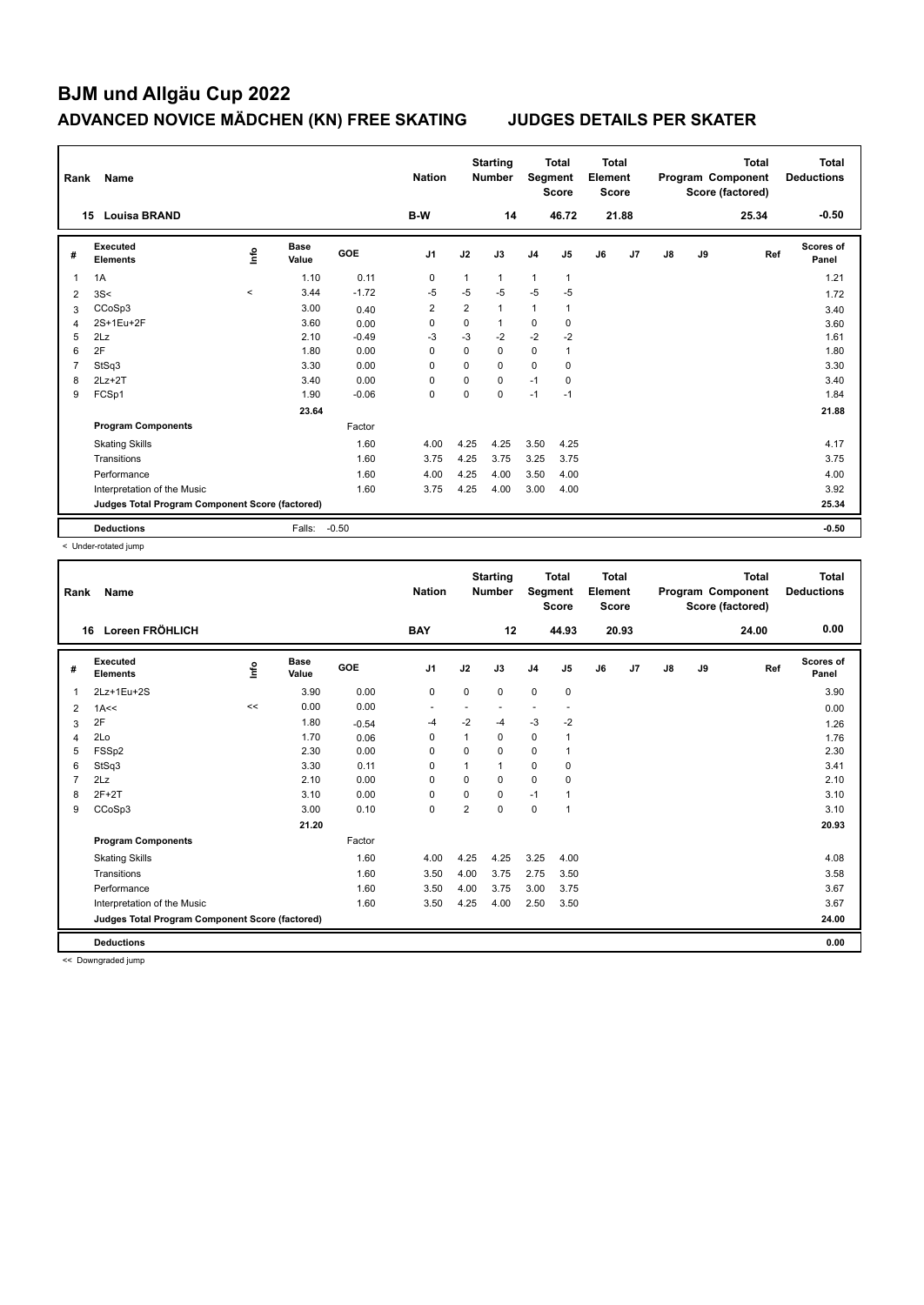| Rank | Name                                            |         |                      |            | <b>Nation</b>  |                | <b>Starting</b><br><b>Number</b> | Segment        | <b>Total</b><br><b>Score</b> | Total<br>Element<br><b>Score</b> |       |    |    | <b>Total</b><br>Program Component<br>Score (factored) | Total<br><b>Deductions</b> |
|------|-------------------------------------------------|---------|----------------------|------------|----------------|----------------|----------------------------------|----------------|------------------------------|----------------------------------|-------|----|----|-------------------------------------------------------|----------------------------|
| 17   | <b>Kira THURNER</b>                             |         |                      |            | <b>SAS</b>     |                | 18                               |                | 44.33                        |                                  | 18.59 |    |    | 25.74                                                 | 0.00                       |
| #    | <b>Executed</b><br><b>Elements</b>              | ۴ů      | <b>Base</b><br>Value | <b>GOE</b> | J <sub>1</sub> | J2             | J3                               | J <sub>4</sub> | J5                           | J6                               | J7    | J8 | J9 | Ref                                                   | Scores of<br>Panel         |
| 1    | 2A<                                             | $\prec$ | 2.64                 | $-1.15$    | $-5$           | $-4$           | $-5$                             | $-4$           | $-4$                         |                                  |       |    |    |                                                       | 1.49                       |
| 2    | $2Lz + 2T$                                      |         | 3.40                 | $-0.21$    | $-1$           | $-1$           | $-2$                             | $-1$           | $-1$                         |                                  |       |    |    |                                                       | 3.19                       |
| 3    | CCoSp3                                          |         | 3.00                 | 0.00       | 0              | $-1$           | $\mathbf 0$                      | $\mathbf{1}$   | 0                            |                                  |       |    |    |                                                       | 3.00                       |
| 4    | 2S                                              |         | 1.30                 | 0.13       | $\overline{1}$ | $\overline{2}$ | $\mathbf{1}$                     | $\mathbf 0$    | $\mathbf{1}$                 |                                  |       |    |    |                                                       | 1.43                       |
| 5    | $2Lo+2T$                                        |         | 3.00                 | $-0.23$    | $-2$           | $-2$           | $-1$                             | $-1$           | $-1$                         |                                  |       |    |    |                                                       | 2.77                       |
| 6    | 2Lz                                             |         | 2.10                 | $-0.42$    | $-2$           | $-2$           | $-2$                             | $-1$           | $-2$                         |                                  |       |    |    |                                                       | 1.68                       |
| 7    | 1F                                              |         | 0.50                 | 0.00       | 0              | $\Omega$       | $\Omega$                         | 0              | 0                            |                                  |       |    |    |                                                       | 0.50                       |
| 8    | StSq3                                           |         | 3.30                 | 0.11       | $\overline{1}$ | 2              | $\Omega$                         | 0              | 0                            |                                  |       |    |    |                                                       | 3.41                       |
| 9    | FCSpB                                           |         | 1.60                 | $-0.48$    | $-3$           | $-4$           | $-2$                             | $-3$           | $-3$                         |                                  |       |    |    |                                                       | 1.12                       |
|      |                                                 |         | 20.84                |            |                |                |                                  |                |                              |                                  |       |    |    |                                                       | 18.59                      |
|      | <b>Program Components</b>                       |         |                      | Factor     |                |                |                                  |                |                              |                                  |       |    |    |                                                       |                            |
|      | <b>Skating Skills</b>                           |         |                      | 1.60       | 4.25           | 4.25           | 4.25                             | 4.25           | 4.00                         |                                  |       |    |    |                                                       | 4.25                       |
|      | Transitions                                     |         |                      | 1.60       | 4.00           | 4.75           | 3.75                             | 4.00           | 3.75                         |                                  |       |    |    |                                                       | 3.92                       |
|      | Performance                                     |         |                      | 1.60       | 3.75           | 4.50           | 4.00                             | 4.25           | 3.75                         |                                  |       |    |    |                                                       | 4.00                       |
|      | Interpretation of the Music                     |         |                      | 1.60       | 4.00           | 4.75           | 3.75                             | 4.00           | 3.75                         |                                  |       |    |    |                                                       | 3.92                       |
|      | Judges Total Program Component Score (factored) |         |                      |            |                |                |                                  |                |                              |                                  |       |    |    |                                                       | 25.74                      |
|      | <b>Deductions</b>                               |         |                      |            |                |                |                                  |                |                              |                                  |       |    |    |                                                       | 0.00                       |

< Under-rotated jump

| Rank | Name                                            |          |                      |         | <b>Nation</b>  |      | <b>Starting</b><br><b>Number</b> | Segment        | <b>Total</b><br><b>Score</b> | <b>Total</b><br>Element<br><b>Score</b> |       |               |    | <b>Total</b><br>Program Component<br>Score (factored) | <b>Total</b><br><b>Deductions</b> |
|------|-------------------------------------------------|----------|----------------------|---------|----------------|------|----------------------------------|----------------|------------------------------|-----------------------------------------|-------|---------------|----|-------------------------------------------------------|-----------------------------------|
|      | <b>Vivian WASSERLOOS</b><br>18                  |          |                      |         | B-W            |      | 9                                |                | 43.49                        |                                         | 21.32 |               |    | 22.67                                                 | $-0.50$                           |
| #    | Executed<br><b>Elements</b>                     | lnfo     | <b>Base</b><br>Value | GOE     | J <sub>1</sub> | J2   | J3                               | J <sub>4</sub> | J5                           | J6                                      | J7    | $\mathsf{J}8$ | J9 | Ref                                                   | <b>Scores of</b><br>Panel         |
| 1    | 2Lo                                             |          | 1.70                 | 0.00    | 0              | 0    | 0                                | $\mathbf 0$    | 0                            |                                         |       |               |    |                                                       | 1.70                              |
| 2    | 2A<<                                            | <<       | 1.10                 | $-0.44$ | -4             | $-4$ | $-4$                             | $-4$           | $-4$                         |                                         |       |               |    |                                                       | 0.66                              |
| 3    | 3S<                                             | $\hat{}$ | 3.44                 | $-1.72$ | $-5$           | $-5$ | $-5$                             | $-5$           | $-5$                         |                                         |       |               |    |                                                       | 1.72                              |
| 4    | FSSp2                                           |          | 2.30                 | $-0.15$ | 0              | $-1$ | 0                                | $-1$           | $-1$                         |                                         |       |               |    |                                                       | 2.15                              |
| 5    | 2Lze+2Lo                                        | e        | 3.38                 | $-0.45$ | $-3$           | -3   | $-2$                             | $-4$           | $-2$                         |                                         |       |               |    |                                                       | 2.93                              |
| 6    | StSq3                                           |          | 3.30                 | 0.00    | 0              | 0    | 0                                | $\mathbf 0$    | 0                            |                                         |       |               |    |                                                       | 3.30                              |
|      | 2A<                                             | $\prec$  | 2.64                 | $-1.06$ | $-5$           | $-4$ | $-4$                             | $-4$           | $-4$                         |                                         |       |               |    |                                                       | 1.58                              |
| 8    | 2F+2T+2T                                        |          | 4.40                 | $-0.12$ | $-2$           | 0    | $-1$                             | $-1$           | 0                            |                                         |       |               |    |                                                       | 4.28                              |
| 9    | CCoSp3                                          |          | 3.00                 | 0.00    | 0              | 0    | $-1$                             | 0              | 0                            |                                         |       |               |    |                                                       | 3.00                              |
|      |                                                 |          | 25.26                |         |                |      |                                  |                |                              |                                         |       |               |    |                                                       | 21.32                             |
|      | <b>Program Components</b>                       |          |                      | Factor  |                |      |                                  |                |                              |                                         |       |               |    |                                                       |                                   |
|      | <b>Skating Skills</b>                           |          |                      | 1.60    | 3.50           | 4.25 | 4.00                             | 3.00           | 3.75                         |                                         |       |               |    |                                                       | 3.75                              |
|      | Transitions                                     |          |                      | 1.60    | 3.25           | 4.00 | 3.50                             | 2.75           | 3.50                         |                                         |       |               |    |                                                       | 3.42                              |
|      | Performance                                     |          |                      | 1.60    | 3.25           | 4.00 | 3.75                             | 2.25           | 3.50                         |                                         |       |               |    |                                                       | 3.50                              |
|      | Interpretation of the Music                     |          |                      | 1.60    | 3.50           | 4.00 | 3.50                             | 2.00           | 3.50                         |                                         |       |               |    |                                                       | 3.50                              |
|      | Judges Total Program Component Score (factored) |          |                      |         |                |      |                                  |                |                              |                                         |       |               |    |                                                       | 22.67                             |
|      | <b>Deductions</b>                               |          | Falls:               | $-0.50$ |                |      |                                  |                |                              |                                         |       |               |    |                                                       | $-0.50$                           |

< Under-rotated jump << Downgraded jump e Wrong edge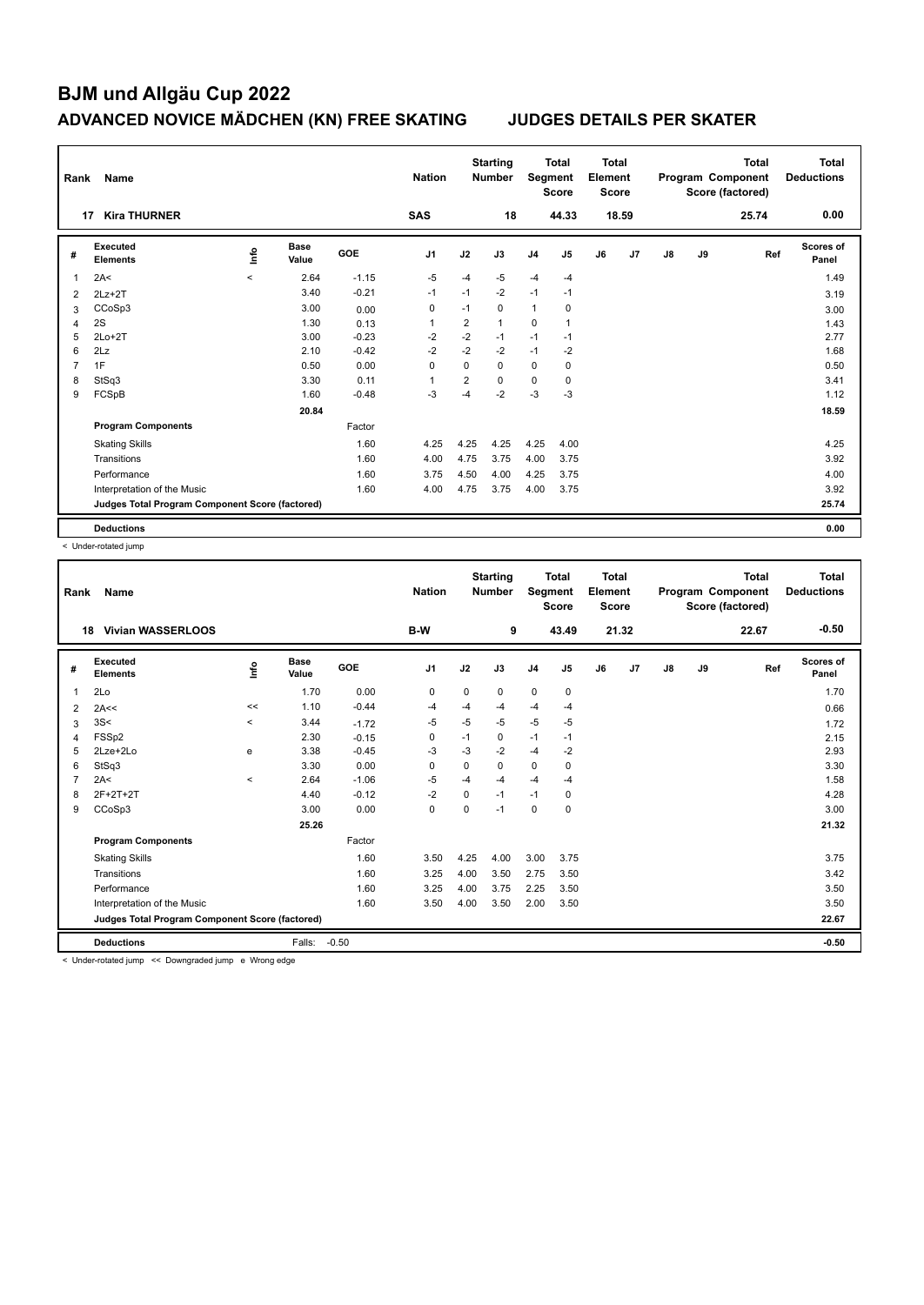| Rank           | Name                                            |      |                      |         | <b>Nation</b> |              | <b>Starting</b><br>Number        | <b>Segment</b> | <b>Total</b><br><b>Score</b> | <b>Total</b><br>Element<br><b>Score</b> |       |    |    | Program Component<br>Score (factored) | <b>Total</b> | <b>Total</b><br><b>Deductions</b> |
|----------------|-------------------------------------------------|------|----------------------|---------|---------------|--------------|----------------------------------|----------------|------------------------------|-----------------------------------------|-------|----|----|---------------------------------------|--------------|-----------------------------------|
|                | 19 Stella WIEDEMANN                             |      |                      |         | <b>BAY</b>    |              | 8                                |                | 43.29                        |                                         | 20.63 |    |    | 22.66                                 |              | 0.00                              |
| #              | <b>Executed</b><br>Elements                     | Info | <b>Base</b><br>Value | GOE     | J1            | J2           | J3                               | J4             | J5                           | J6                                      | J7    | J8 | J9 |                                       | Ref          | <b>Scores of</b><br>Panel         |
| $\mathbf{1}$   | 1A                                              |      | 1.10                 | 0.04    | $\mathbf 0$   | $\mathbf{1}$ | $\mathbf{1}$                     | 0              | $\pmb{0}$                    |                                         |       |    |    |                                       |              | 1.14                              |
| $\overline{2}$ | 2S+1Eu+2S                                       |      | 3.10                 | 0.13    | 1             | 1            | $\mathbf 0$                      | 1              | 1                            |                                         |       |    |    |                                       |              | 3.23                              |
| 3              | FCSp2                                           |      | 2.30                 | 0.00    | 0             | 0            | $\mathbf 0$                      | $-1$           | 0                            |                                         |       |    |    |                                       |              | 2.30                              |
| 4              | 2Lo                                             |      | 1.70                 | 0.00    | 1             | $\pmb{0}$    | $\mathbf 0$                      | 0              | 0                            |                                         |       |    |    |                                       |              | 1.70                              |
| 5              | $2F+2T$                                         |      | 3.10                 | 0.00    | 0             | $\pmb{0}$    | $\mathbf 0$                      | 0              | $\pmb{0}$                    |                                         |       |    |    |                                       |              | 3.10                              |
| 6              | StSq2                                           |      | 2.60                 | 0.00    | 0             | 0            | $\mathbf 0$                      | $-1$           | 0                            |                                         |       |    |    |                                       |              | 2.60                              |
| $\overline{7}$ | 2F                                              |      | 1.80                 | 0.06    | $\pmb{0}$     | 0            | $\mathbf{1}$                     | 0              | 1                            |                                         |       |    |    |                                       |              | 1.86                              |
| 8              | 2Lo                                             |      | 1.70                 | 0.00    | 0             | 0            | $\mathbf 0$                      | $\mathbf 0$    | $\mathbf{1}$                 |                                         |       |    |    |                                       |              | 1.70                              |
| 9              | CCoSp3                                          |      | 3.00                 | 0.00    | 0             | $-1$         | $\mathbf 0$                      | $\mathbf 0$    | $\pmb{0}$                    |                                         |       |    |    |                                       |              | 3.00                              |
|                |                                                 |      | 20.40                |         |               |              |                                  |                |                              |                                         |       |    |    |                                       |              | 20.63                             |
|                | <b>Program Components</b>                       |      |                      | Factor  |               |              |                                  |                |                              |                                         |       |    |    |                                       |              |                                   |
|                | <b>Skating Skills</b>                           |      |                      | 1.60    | 3.75          | 3.75         | 4.00                             | 3.25           | 3.50                         |                                         |       |    |    |                                       |              | 3.67                              |
|                | Transitions                                     |      |                      | 1.60    | 3.25          | 3.75         | 3.50                             | 3.00           | 3.25                         |                                         |       |    |    |                                       |              | 3.33                              |
|                | Performance                                     |      |                      | 1.60    | 3.50          | 4.00         | 3.75                             | 3.00           | 3.50                         |                                         |       |    |    |                                       |              | 3.58                              |
|                | Interpretation of the Music                     |      |                      | 1.60    | 3.50          | 4.00         | 3.75                             | 3.00           | 3.50                         |                                         |       |    |    |                                       |              | 3.58                              |
|                | Judges Total Program Component Score (factored) |      |                      |         |               |              |                                  |                |                              |                                         |       |    |    |                                       |              | 22.66                             |
|                | <b>Deductions</b>                               |      |                      |         |               |              |                                  |                |                              |                                         |       |    |    |                                       |              | 0.00                              |
|                |                                                 |      |                      |         |               |              |                                  |                |                              |                                         |       |    |    |                                       |              |                                   |
|                |                                                 |      |                      |         |               |              |                                  |                |                              |                                         |       |    |    |                                       |              |                                   |
| Rank           | Name                                            |      |                      |         | <b>Nation</b> |              | <b>Starting</b><br><b>Number</b> | <b>Segment</b> | <b>Total</b><br><b>Score</b> | <b>Total</b><br>Element<br><b>Score</b> |       |    |    | Program Component<br>Score (factored) | <b>Total</b> | <b>Total</b><br><b>Deductions</b> |
|                | 20 Emilia GRADER                                |      |                      |         | <b>BAY</b>    |              | 11                               |                | 42.46                        |                                         | 20.59 |    |    | 21.87                                 |              | 0.00                              |
| #              | <b>Executed</b><br><b>Elements</b>              | ۴    | <b>Base</b><br>Value | GOE     | J1            | J2           | J3                               | J4             | J5                           | J6                                      | J7    | J8 | J9 |                                       | Ref          | Scores of<br>Panel                |
| 1              | 2F                                              |      | 1.80                 | $-0.12$ | $\pmb{0}$     | 0            | $-1$                             | $-1$           | $-1$                         |                                         |       |    |    |                                       |              | 1.68                              |
| $\overline{2}$ | 1A                                              |      | 1.10                 | 0.00    | 0             | 0            | $\mathbf 0$                      | 0              | $\pmb{0}$                    |                                         |       |    |    |                                       |              | 1.10                              |
| 3              | 2Lz+2T+1Lo                                      |      | 3.90                 | 0.00    | 0             | 0            | $\mathbf 0$                      | 0              | $\pmb{0}$                    |                                         |       |    |    |                                       |              | 3.90                              |
| 4              | $2F+2Lo$                                        |      | 3.50                 | $-0.06$ | $\mathbf 0$   | $\mathbf 0$  | $\mathbf 0$                      | $-1$           | $-1$                         |                                         |       |    |    |                                       |              | 3.44                              |
| 5              | FCSp3                                           |      | 2.80                 | 0.19    | $\mathbf{1}$  | $\mathbf{1}$ | $\mathbf 0$                      | 0              | $\mathbf{1}$                 |                                         |       |    |    |                                       |              | 2.99                              |
| 6              | 2Lz                                             |      | 2.10                 | 0.00    | 0             | 0            | $\mathbf 0$                      | $\mathbf 0$    | $\pmb{0}$                    |                                         |       |    |    |                                       |              | 2.10                              |
| $\overline{7}$ | 2Lo                                             |      | 1.70                 | 0.00    | 0             | 0            | $\mathbf 0$                      | $\mathbf 0$    | $\pmb{0}$                    |                                         |       |    |    |                                       |              | 1.70                              |
| 8              | CCoSp2V                                         |      | 1.88                 | 0.00    | 0             | 0            | $\mathbf 0$                      | $\mathbf 0$    | $\mathbf 0$                  |                                         |       |    |    |                                       |              | 1.88                              |
| 9              | StSq1                                           |      | 1.80                 | 0.00    | $\Omega$      | 0            | $\mathbf 0$                      | $-1$           | $\pmb{0}$                    |                                         |       |    |    |                                       |              | 1.80                              |
|                |                                                 |      | 20.58                |         |               |              |                                  |                |                              |                                         |       |    |    |                                       |              | 20.59                             |
|                | <b>Program Components</b>                       |      |                      | Factor  |               |              |                                  |                |                              |                                         |       |    |    |                                       |              |                                   |
|                | <b>Skating Skills</b>                           |      |                      | 1.60    | 3.25          | 3.75         | 3.75                             | 2.75           | 3.25                         |                                         |       |    |    |                                       |              | 3.42                              |
|                | Transitions                                     |      |                      | 1.60    | 3.50          | 4.00         | 3.25                             | 2.50           | 3.00                         |                                         |       |    |    |                                       |              | 3.25                              |
|                | Performance                                     |      |                      | 1.60    | 3.75          | 4.25         | 3.50                             | 2.25           | 3.25                         |                                         |       |    |    |                                       |              | 3.50                              |
|                | Interpretation of the Music                     |      |                      | 1.60    | 3.75          | 4.00         | 3.50                             | 2.50           | 3.25                         |                                         |       |    |    |                                       |              | 3.50                              |
|                | Judges Total Program Component Score (factored) |      |                      |         |               |              |                                  |                |                              |                                         |       |    |    |                                       |              | 21.87                             |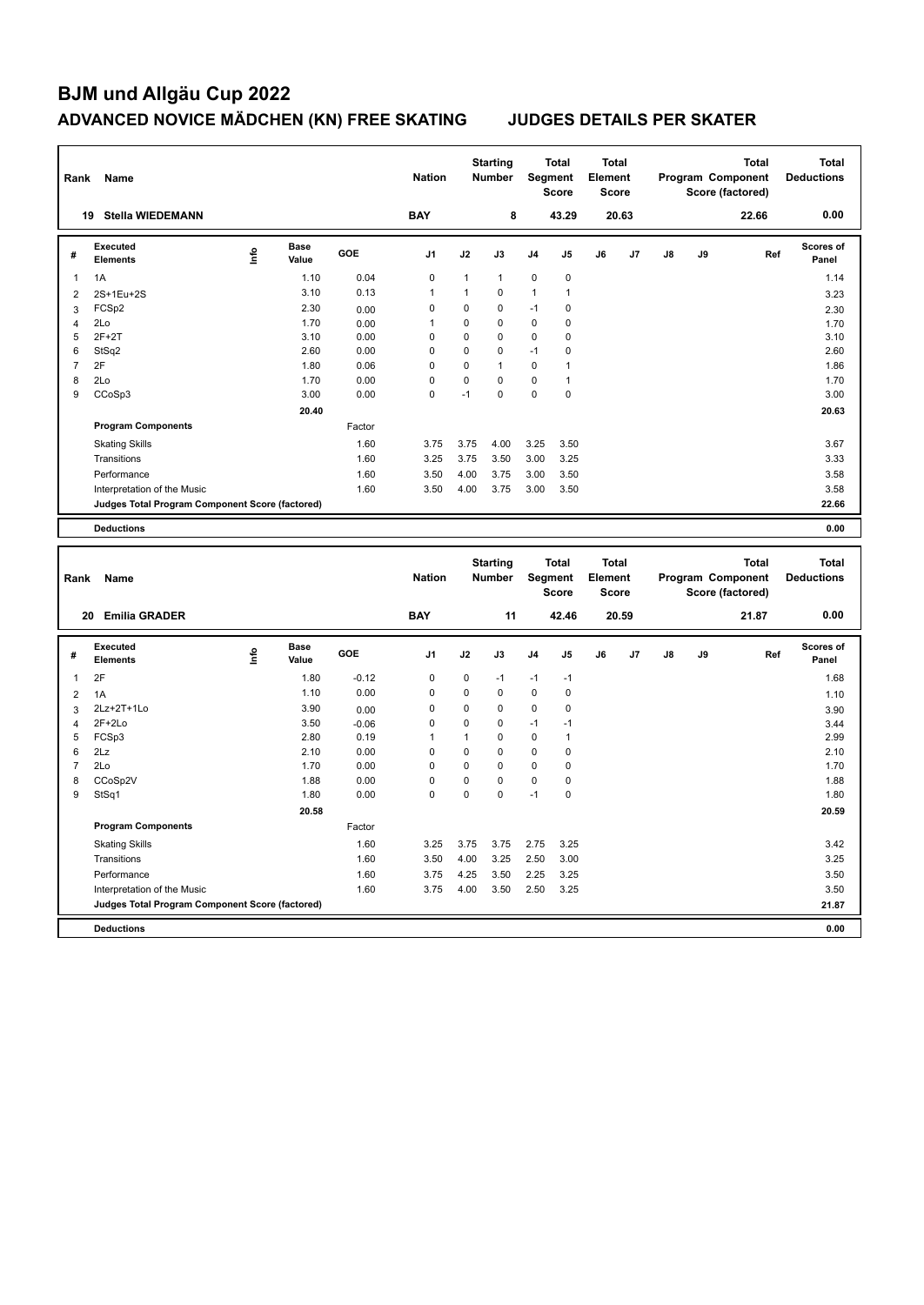| Rank | Name                                            |         |                      |            | <b>Nation</b>  |             | <b>Starting</b><br><b>Number</b> | Segment        | <b>Total</b><br><b>Score</b> | <b>Total</b><br>Element<br>Score |       |    |    | <b>Total</b><br>Program Component<br>Score (factored) | <b>Total</b><br><b>Deductions</b> |
|------|-------------------------------------------------|---------|----------------------|------------|----------------|-------------|----------------------------------|----------------|------------------------------|----------------------------------|-------|----|----|-------------------------------------------------------|-----------------------------------|
| 21   | Vanessa HUSSAK                                  |         |                      |            | <b>BAY</b>     |             | 10                               |                | 41.13                        |                                  | 19.36 |    |    | 22.27                                                 | $-0.50$                           |
| #    | Executed<br><b>Elements</b>                     | ۴ů      | <b>Base</b><br>Value | <b>GOE</b> | J <sub>1</sub> | J2          | J3                               | J <sub>4</sub> | J5                           | J6                               | J7    | J8 | J9 | Ref                                                   | Scores of<br>Panel                |
| 1    | 2Lo+1Eu+2S                                      |         | 3.50                 | 0.00       | 0              | 0           | $\mathbf{1}$                     | 0              | $\pmb{0}$                    |                                  |       |    |    |                                                       | 3.50                              |
| 2    | 3S<                                             | $\prec$ | 3.44                 | $-1.72$    | $-5$           | $-5$        | -5                               | $-5$           | $-5$                         |                                  |       |    |    |                                                       | 1.72                              |
| 3    | $1A+2T$                                         |         | 2.40                 | $-0.26$    | $-1$           | $-2$        | $-2$                             | $-2$           | $-2$                         |                                  |       |    |    |                                                       | 2.14                              |
| 4    | 2Lz                                             |         | 2.10                 | $-0.84$    | $-4$           | $-4$        | $-3$                             | $-4$           | $-4$                         |                                  |       |    |    |                                                       | 1.26                              |
| 5    | FCSp2                                           |         | 2.30                 | $-0.08$    | $\mathbf 0$    | $-1$        | $\mathbf 0$                      | $-1$           | $\mathbf 0$                  |                                  |       |    |    |                                                       | 2.22                              |
| 6    | StSq1                                           |         | 1.80                 | $-0.18$    | $-1$           | $-2$        | $-1$                             | $-1$           | $-1$                         |                                  |       |    |    |                                                       | 1.62                              |
| 7    | 2F                                              |         | 1.80                 | 0.00       | $\Omega$       | $\Omega$    | $\Omega$                         | $-1$           | 0                            |                                  |       |    |    |                                                       | 1.80                              |
| 8    | 2Lz                                             |         | 2.10                 | 0.00       | $\Omega$       | $\mathbf 0$ | $\Omega$                         | 0              | $\mathbf 0$                  |                                  |       |    |    |                                                       | 2.10                              |
| 9    | CCoSp3                                          |         | 3.00                 | 0.00       | -1             | $\Omega$    | $\Omega$                         | $\Omega$       | $\mathbf 0$                  |                                  |       |    |    |                                                       | 3.00                              |
|      |                                                 |         | 22.44                |            |                |             |                                  |                |                              |                                  |       |    |    |                                                       | 19.36                             |
|      | <b>Program Components</b>                       |         |                      | Factor     |                |             |                                  |                |                              |                                  |       |    |    |                                                       |                                   |
|      | <b>Skating Skills</b>                           |         |                      | 1.60       | 3.75           | 3.75        | 3.75                             | 3.00           | 3.50                         |                                  |       |    |    |                                                       | 3.67                              |
|      | Transitions                                     |         |                      | 1.60       | 3.50           | 3.75        | 3.50                             | 2.75           | 3.00                         |                                  |       |    |    |                                                       | 3.33                              |
|      | Performance                                     |         |                      | 1.60       | 3.50           | 3.75        | 3.50                             | 3.00           | 3.50                         |                                  |       |    |    |                                                       | 3.50                              |
|      | Interpretation of the Music                     |         |                      | 1.60       | 3.50           | 3.75        | 3.50                             | 2.50           | 3.25                         |                                  |       |    |    |                                                       | 3.42                              |
|      | Judges Total Program Component Score (factored) |         |                      |            |                |             |                                  |                |                              |                                  |       |    |    |                                                       | 22.27                             |
|      | <b>Deductions</b>                               |         | Falls:               | $-0.50$    |                |             |                                  |                |                              |                                  |       |    |    |                                                       | $-0.50$                           |

< Under-rotated jump

| Rank | Name                                            |         |                      |            | <b>Nation</b> |             | <b>Starting</b><br><b>Number</b> | Segment        | <b>Total</b><br><b>Score</b> | <b>Total</b><br>Element<br>Score |       |               |    | <b>Total</b><br>Program Component<br>Score (factored) | <b>Total</b><br><b>Deductions</b> |
|------|-------------------------------------------------|---------|----------------------|------------|---------------|-------------|----------------------------------|----------------|------------------------------|----------------------------------|-------|---------------|----|-------------------------------------------------------|-----------------------------------|
|      | <b>Ornella CRIVOLAP</b><br>22                   |         |                      |            | <b>BAY</b>    |             | 6                                |                | 40.49                        |                                  | 20.82 |               |    | 20.67                                                 | $-1.00$                           |
| #    | Executed<br><b>Elements</b>                     | Info    | <b>Base</b><br>Value | <b>GOE</b> | J1            | J2          | J3                               | J <sub>4</sub> | J <sub>5</sub>               | J6                               | J7    | $\mathsf{J}8$ | J9 | Ref                                                   | Scores of<br>Panel                |
| 1    | 2A<                                             | $\prec$ | 2.64                 | $-1.32$    | $-5$          | $-5$        | $-5$                             | $-5$           | $-5$                         |                                  |       |               |    |                                                       | 1.32                              |
| 2    | 2F+2T<+2Lo                                      | $\prec$ | 4.54                 | $-0.48$    | -3            | $-3$        | $-2$                             | $-4$           | $-2$                         |                                  |       |               |    |                                                       | 4.06                              |
| 3    | 3S<                                             | $\prec$ | 3.44                 | $-1.38$    | -4            | $-4$        | $-4$                             | $-4$           | $-3$                         |                                  |       |               |    |                                                       | 2.06                              |
| 4    | CCoSp2                                          |         | 2.50                 | $-0.17$    | $\Omega$      | $\mathbf 0$ | $-1$                             | $-1$           | $-1$                         |                                  |       |               |    |                                                       | 2.33                              |
| 5    | 2Lz                                             |         | 2.10                 | $-1.05$    | $-5$          | $-5$        | $-5$                             | $-5$           | $-5$                         |                                  |       |               |    |                                                       | 1.05                              |
| 6    | 2F                                              |         | 1.80                 | $-0.18$    | $\Omega$      | $-1$        | $-1$                             | $-1$           | $-2$                         |                                  |       |               |    |                                                       | 1.62                              |
| 7    | StSq3                                           |         | 3.30                 | $-0.11$    | 0             | 0           | $-1$                             | $-1$           | 0                            |                                  |       |               |    |                                                       | 3.19                              |
| 8    | $2Lz+2Lo<$                                      | $\,<\,$ | 3.46                 | $-0.42$    | $-2$          | $-2$        | $-1$                             | $-3$           | $-2$                         |                                  |       |               |    |                                                       | 3.04                              |
| 9    | FSSp2                                           |         | 2.30                 | $-0.15$    | $\mathbf 0$   | $-1$        | $-1$                             | $-1$           | $\mathbf 0$                  |                                  |       |               |    |                                                       | 2.15                              |
|      |                                                 |         | 26.08                |            |               |             |                                  |                |                              |                                  |       |               |    |                                                       | 20.82                             |
|      | <b>Program Components</b>                       |         |                      | Factor     |               |             |                                  |                |                              |                                  |       |               |    |                                                       |                                   |
|      | <b>Skating Skills</b>                           |         |                      | 1.60       | 3.25          | 3.50        | 3.50                             | 2.75           | 3.50                         |                                  |       |               |    |                                                       | 3.42                              |
|      | Transitions                                     |         |                      | 1.60       | 3.00          | 3.50        | 3.00                             | 2.50           | 3.00                         |                                  |       |               |    |                                                       | 3.00                              |
|      | Performance                                     |         |                      | 1.60       | 3.25          | 3.25        | 3.25                             | 2.25           | 3.25                         |                                  |       |               |    |                                                       | 3.25                              |
|      | Interpretation of the Music                     |         |                      | 1.60       | 3.50          | 3.25        | 3.25                             | 2.50           | 3.25                         |                                  |       |               |    |                                                       | 3.25                              |
|      | Judges Total Program Component Score (factored) |         |                      |            |               |             |                                  |                |                              |                                  |       |               |    |                                                       | 20.67                             |
|      | <b>Deductions</b>                               |         | Falls:               | $-1.00$    |               |             |                                  |                |                              |                                  |       |               |    |                                                       | $-1.00$                           |

< Under-rotated jump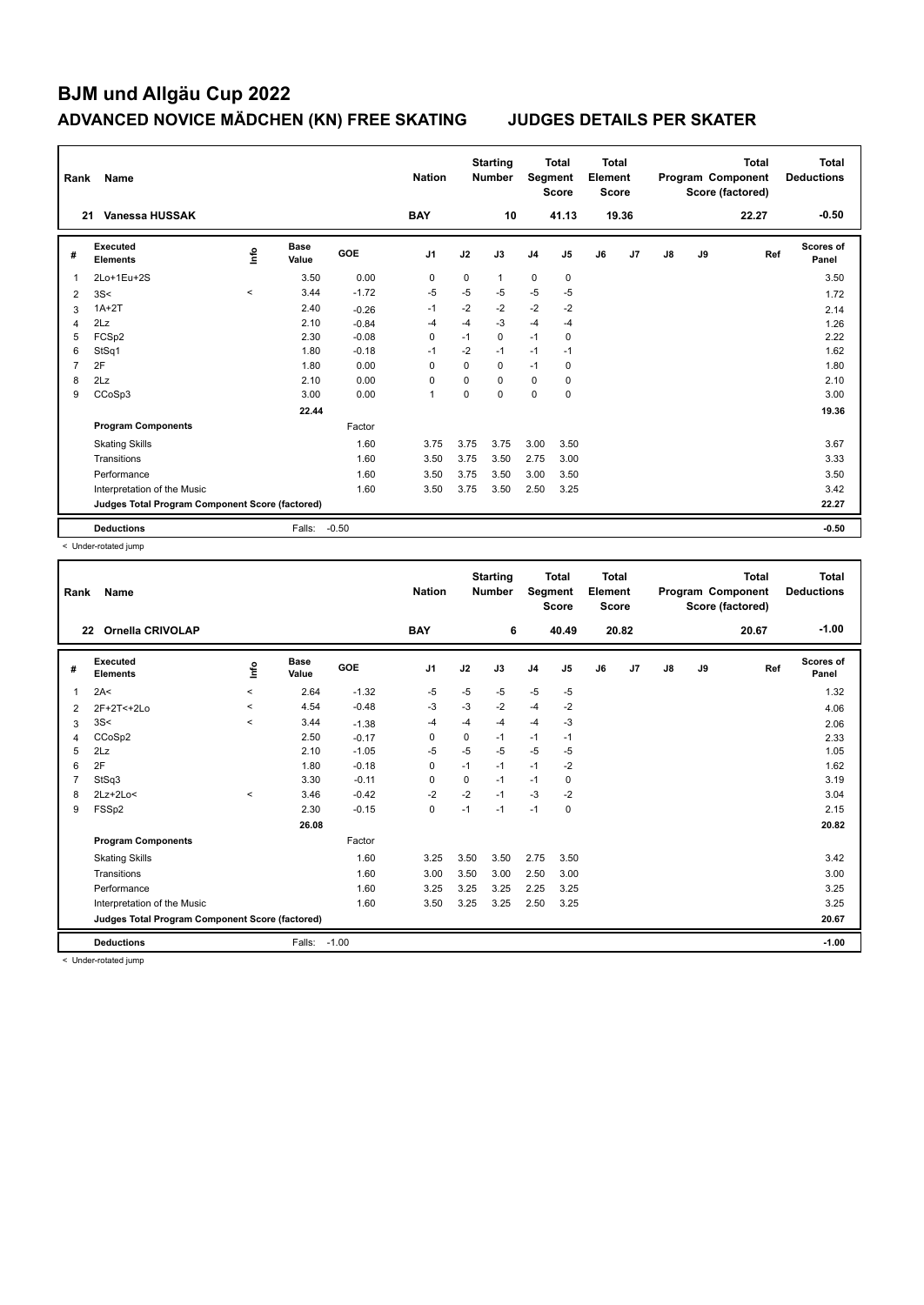| Rank           | Name                                            |         |                      |            | <b>Nation</b>  |              | <b>Starting</b><br><b>Number</b> | Segment        | <b>Total</b><br><b>Score</b> | Total<br>Element<br><b>Score</b> |       |    |    | <b>Total</b><br>Program Component<br>Score (factored) | Total<br><b>Deductions</b> |
|----------------|-------------------------------------------------|---------|----------------------|------------|----------------|--------------|----------------------------------|----------------|------------------------------|----------------------------------|-------|----|----|-------------------------------------------------------|----------------------------|
|                | <b>Lara DÖRSCHUCK</b><br>23                     |         |                      |            | <b>BAY</b>     |              | 3                                |                | 39.33                        |                                  | 16.89 |    |    | 22.94                                                 | $-0.50$                    |
| #              | <b>Executed</b><br><b>Elements</b>              | lnfo    | <b>Base</b><br>Value | <b>GOE</b> | J <sub>1</sub> | J2           | J3                               | J <sub>4</sub> | J <sub>5</sub>               | J6                               | J7    | J8 | J9 | Ref                                                   | Scores of<br>Panel         |
| 1              | 1A                                              |         | 1.10                 | 0.00       | 0              | $\Omega$     | 0                                | $-1$           | 0                            |                                  |       |    |    |                                                       | 1.10                       |
| $\overline{2}$ | 2F                                              |         | 1.80                 | 0.00       | 0              | $\Omega$     | $\mathbf 0$                      | 0              | $\mathbf 0$                  |                                  |       |    |    |                                                       | 1.80                       |
| 3              | 2Lo+2Lo                                         |         | 3.40                 | $-0.06$    | $\Omega$       | $\Omega$     | 0                                | $-1$           | $-1$                         |                                  |       |    |    |                                                       | 3.34                       |
| 4              | CCoSp2V                                         |         | 1.88                 | 0.13       | 0              | 1            | $-1$                             | 1              |                              |                                  |       |    |    |                                                       | 2.01                       |
| 5              | 2Lz<                                            | $\prec$ | 1.68                 | $-0.84$    | $-5$           | $-5$         | $-5$                             | $-5$           | $-5$                         |                                  |       |    |    |                                                       | 0.84                       |
| 6              | 2S+1Eu+2S                                       |         | 3.10                 | $-0.04$    | 0              | $\mathbf 0$  | $-2$                             | $-1$           | 0                            |                                  |       |    |    |                                                       | 3.06                       |
| 7              | 2T                                              |         | 1.30                 | 0.04       | $\Omega$       | $\mathbf{1}$ | $\Omega$                         | $\mathbf{1}$   | 0                            |                                  |       |    |    |                                                       | 1.34                       |
| 8              | StSqB                                           |         | 1.50                 | 0.00       | $\Omega$       |              | $\Omega$                         | $\Omega$       | $\mathbf 0$                  |                                  |       |    |    |                                                       | 1.50                       |
| 9              | FCSp1                                           |         | 1.90                 | 0.00       | 0              | $\Omega$     | $\Omega$                         | 0              | $\mathbf 0$                  |                                  |       |    |    |                                                       | 1.90                       |
|                |                                                 |         | 17.66                |            |                |              |                                  |                |                              |                                  |       |    |    |                                                       | 16.89                      |
|                | <b>Program Components</b>                       |         |                      | Factor     |                |              |                                  |                |                              |                                  |       |    |    |                                                       |                            |
|                | <b>Skating Skills</b>                           |         |                      | 1.60       | 3.00           | 3.50         | 3.50                             | 3.25           | 3.50                         |                                  |       |    |    |                                                       | 3.42                       |
|                | Transitions                                     |         |                      | 1.60       | 3.00           | 3.75         | 3.50                             | 3.75           | 3.25                         |                                  |       |    |    |                                                       | 3.50                       |
|                | Performance                                     |         |                      | 1.60       | 3.50           | 4.00         | 3.75                             | 4.00           | 3.50                         |                                  |       |    |    |                                                       | 3.75                       |
|                | Interpretation of the Music                     |         |                      | 1.60       | 3.00           | 4.00         | 3.75                             | 3.75           | 3.50                         |                                  |       |    |    |                                                       | 3.67                       |
|                | Judges Total Program Component Score (factored) |         |                      |            |                |              |                                  |                |                              |                                  |       |    |    |                                                       | 22.94                      |
|                | <b>Deductions</b>                               |         | Falls:               | $-0.50$    |                |              |                                  |                |                              |                                  |       |    |    |                                                       | $-0.50$                    |

< Under-rotated jump

| Rank           | Name                                            |         |                      |         | <b>Nation</b>  |             | <b>Starting</b><br><b>Number</b> | Segment        | <b>Total</b><br><b>Score</b> | Total<br>Element<br><b>Score</b> |       |    |    | <b>Total</b><br>Program Component<br>Score (factored) | <b>Total</b><br><b>Deductions</b> |
|----------------|-------------------------------------------------|---------|----------------------|---------|----------------|-------------|----------------------------------|----------------|------------------------------|----------------------------------|-------|----|----|-------------------------------------------------------|-----------------------------------|
|                | <b>Veronika HELMLE</b><br>24                    |         |                      |         | <b>BAY</b>     |             | 5                                |                | 37.59                        |                                  | 16.89 |    |    | 21.20                                                 | $-0.50$                           |
| #              | Executed<br><b>Elements</b>                     | lnfo    | <b>Base</b><br>Value | GOE     | J <sub>1</sub> | J2          | J3                               | J <sub>4</sub> | J <sub>5</sub>               | J6                               | J7    | J8 | J9 | Ref                                                   | <b>Scores of</b><br>Panel         |
| 1              | 2Lz+1Eu+2S                                      |         | 3.90                 | 0.00    | $\mathbf 0$    | 1           | 0                                | $-1$           | 0                            |                                  |       |    |    |                                                       | 3.90                              |
| 2              | 1A                                              |         | 1.10                 | 0.04    | $\mathbf{1}$   | 0           | 1                                | 0              | 0                            |                                  |       |    |    |                                                       | 1.14                              |
| 3              | 2F                                              |         | 1.80                 | $-0.90$ | $-5$           | $-5$        | $-5$                             | $-5$           | $-5$                         |                                  |       |    |    |                                                       | 0.90                              |
| 4              | FCSSp3                                          |         | 2.60                 | $-0.09$ | 0              | $-2$        | 0                                | $-1$           | 1                            |                                  |       |    |    |                                                       | 2.51                              |
| 5              | 1Lz                                             |         | 0.60                 | $-0.18$ | $-2$           | $-2$        | $-4$                             | $-4$           | $-3$                         |                                  |       |    |    |                                                       | 0.42                              |
| 6              | StSq2                                           |         | 2.60                 | 0.00    | $\mathbf 0$    | $\mathbf 0$ | 0                                | $\mathbf 0$    | 0                            |                                  |       |    |    |                                                       | 2.60                              |
| $\overline{7}$ | 2F<+2Lo<                                        | $\prec$ | 2.80                 | $-0.48$ | $-3$           | $-4$        | $-1$                             | $-5$           | $-3$                         |                                  |       |    |    |                                                       | 2.32                              |
| 8              | CCoSp3                                          |         | 3.00                 | 0.10    | 0              | 1           | 1                                | $-1$           | 0                            |                                  |       |    |    |                                                       | 3.10                              |
|                |                                                 |         | 18.40                |         |                |             |                                  |                |                              |                                  |       |    |    |                                                       | 16.89                             |
|                | <b>Program Components</b>                       |         |                      | Factor  |                |             |                                  |                |                              |                                  |       |    |    |                                                       |                                   |
|                | <b>Skating Skills</b>                           |         |                      | 1.60    | 3.25           | 3.75        | 3.75                             | 3.00           | 3.50                         |                                  |       |    |    |                                                       | 3.50                              |
|                | Transitions                                     |         |                      | 1.60    | 3.00           | 3.50        | 3.50                             | 2.75           | 3.25                         |                                  |       |    |    |                                                       | 3.25                              |
|                | Performance                                     |         |                      | 1.60    | 3.00           | 3.50        | 3.75                             | 2.75           | 3.25                         |                                  |       |    |    |                                                       | 3.25                              |
|                | Interpretation of the Music                     |         |                      | 1.60    | 3.00           | 3.50        | 3.75                             | 3.00           | 3.25                         |                                  |       |    |    |                                                       | 3.25                              |
|                | Judges Total Program Component Score (factored) |         |                      |         |                |             |                                  |                |                              |                                  |       |    |    |                                                       | 21.20                             |
|                | <b>Deductions</b>                               |         | Falls:               | $-0.50$ |                |             |                                  |                |                              |                                  |       |    |    |                                                       | $-0.50$                           |

< Under-rotated jump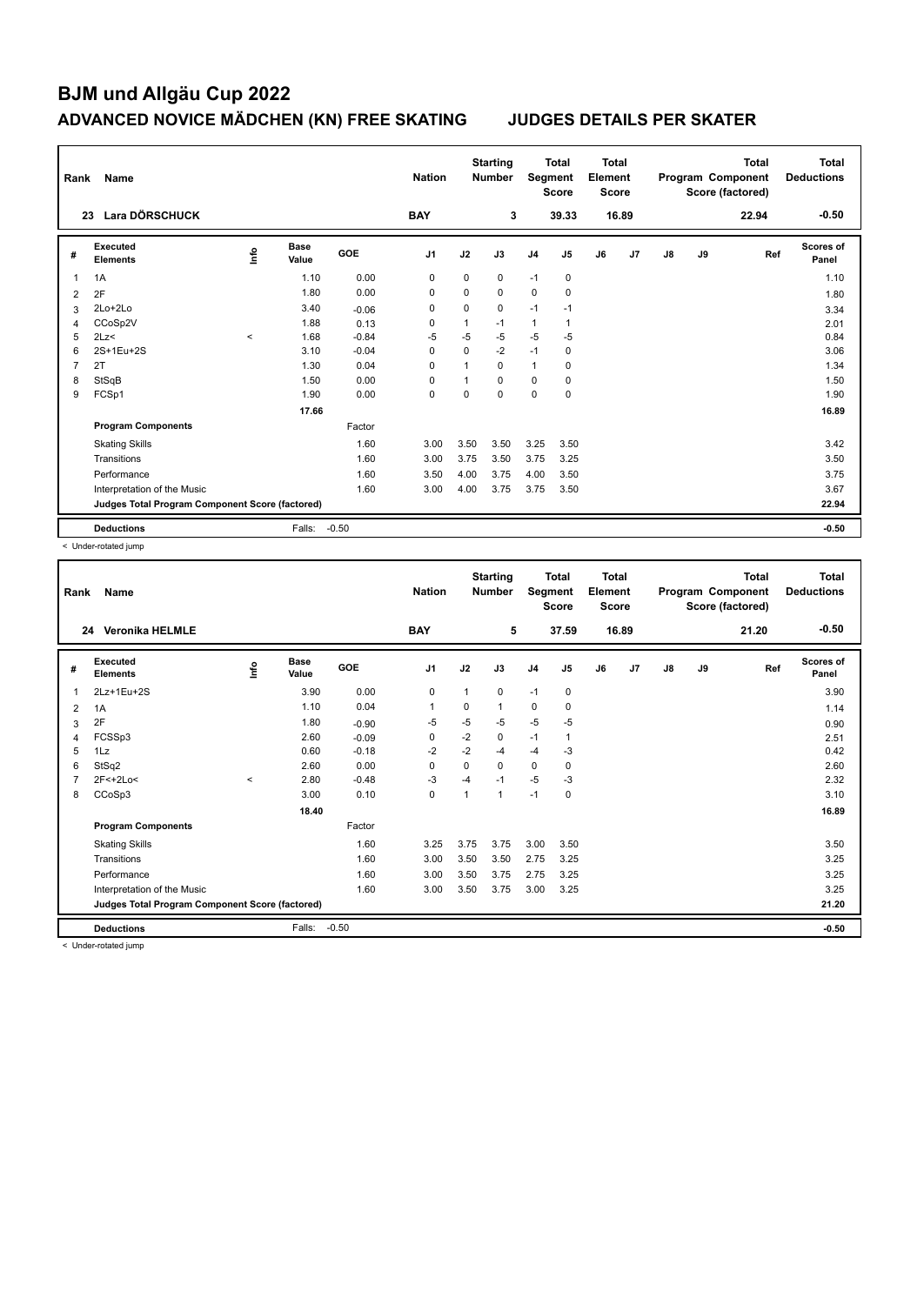| Rank           | Name                                            |                |                      |            | <b>Nation</b>  |          | <b>Starting</b><br><b>Number</b> | Segment        | <b>Total</b><br><b>Score</b> | <b>Total</b><br>Element<br><b>Score</b> |       |    |    | <b>Total</b><br>Program Component<br>Score (factored) | Total<br><b>Deductions</b> |
|----------------|-------------------------------------------------|----------------|----------------------|------------|----------------|----------|----------------------------------|----------------|------------------------------|-----------------------------------------|-------|----|----|-------------------------------------------------------|----------------------------|
|                | <b>Yigian Emma YANG</b><br>25                   |                |                      |            | <b>BAY</b>     |          | 4                                |                | 35.48                        |                                         | 15.48 |    |    | 20.00                                                 | 0.00                       |
| #              | Executed<br><b>Elements</b>                     | $\frac{6}{10}$ | <b>Base</b><br>Value | <b>GOE</b> | J <sub>1</sub> | J2       | J3                               | J <sub>4</sub> | J5                           | J6                                      | J7    | J8 | J9 | Ref                                                   | Scores of<br>Panel         |
| 1              | 2A<<                                            | <<             | 1.10                 | $-0.44$    | -4             | $-4$     | $-2$                             | $-4$           | $-4$                         |                                         |       |    |    |                                                       | 0.66                       |
| $\overline{2}$ | $2Lo+2Lo<$                                      | $\hat{}$       | 3.06                 | $-0.74$    | $-5$           | $-5$     | $-4$                             | $-4$           | $-3$                         |                                         |       |    |    |                                                       | 2.32                       |
| 3              | 2F<+2T<<+1T                                     | <<             | 2.24                 | $-0.67$    | $-5$           | $-5$     | $-4$                             | $-5$           | $-4$                         |                                         |       |    |    |                                                       | 1.57                       |
| 4              | FSS <sub>p2</sub>                               |                | 2.30                 | $-0.38$    | -1             | $-2$     | $-2$                             | $-2$           | $-1$                         |                                         |       |    |    |                                                       | 1.92                       |
| 5              | StSq3                                           |                | 3.30                 | $-0.11$    | $\mathbf 0$    | $\Omega$ | $-1$                             | $-1$           | 0                            |                                         |       |    |    |                                                       | 3.19                       |
| 6              | 2F                                              |                | 1.80                 | $-0.12$    | $-1$           | $\Omega$ | $\Omega$                         | $-1$           | $-1$                         |                                         |       |    |    |                                                       | 1.68                       |
| $\overline{7}$ | 2S                                              |                | 1.30                 | 0.00       | 0              | 0        | $\Omega$                         | $\mathbf 0$    | 0                            |                                         |       |    |    |                                                       | 1.30                       |
| 8              | 2S                                              |                | 1.30                 | $-0.09$    | 0              | $\Omega$ | $-1$                             | $-1$           | $-1$                         |                                         |       |    |    |                                                       | 1.21                       |
| 9              | CCoSp2V                                         |                | 1.88                 | $-0.25$    | $-1$           | $-3$     | 0                                | $-2$           | $-1$                         |                                         |       |    |    |                                                       | 1.63                       |
|                |                                                 |                | 18.28                |            |                |          |                                  |                |                              |                                         |       |    |    |                                                       | 15.48                      |
|                | <b>Program Components</b>                       |                |                      | Factor     |                |          |                                  |                |                              |                                         |       |    |    |                                                       |                            |
|                | <b>Skating Skills</b>                           |                |                      | 1.60       | 3.00           | 3.50     | 3.50                             | 2.75           | 3.50                         |                                         |       |    |    |                                                       | 3.33                       |
|                | Transitions                                     |                |                      | 1.60       | 2.75           | 3.25     | 3.00                             | 2.50           | 3.00                         |                                         |       |    |    |                                                       | 2.92                       |
|                | Performance                                     |                |                      | 1.60       | 3.00           | 3.50     | 3.25                             | 2.75           | 3.25                         |                                         |       |    |    |                                                       | 3.17                       |
|                | Interpretation of the Music                     |                |                      | 1.60       | 3.00           | 3.50     | 3.25                             | 2.50           | 3.00                         |                                         |       |    |    |                                                       | 3.08                       |
|                | Judges Total Program Component Score (factored) |                |                      |            |                |          |                                  |                |                              |                                         |       |    |    |                                                       | 20.00                      |
|                | <b>Deductions</b>                               |                |                      |            |                |          |                                  |                |                              |                                         |       |    |    |                                                       | 0.00                       |

< Under-rotated jump << Downgraded jump

| Rank         | Name                                            |          |                      |         | <b>Nation</b>  |             | <b>Starting</b><br><b>Number</b> | Segment        | <b>Total</b><br><b>Score</b> | <b>Total</b><br>Element<br><b>Score</b> |       |               |    | <b>Total</b><br>Program Component<br>Score (factored) | <b>Total</b><br><b>Deductions</b> |
|--------------|-------------------------------------------------|----------|----------------------|---------|----------------|-------------|----------------------------------|----------------|------------------------------|-----------------------------------------|-------|---------------|----|-------------------------------------------------------|-----------------------------------|
| 26           | <b>Katerina VAN HILLE</b>                       |          |                      |         | <b>BAY</b>     |             | $\mathbf{2}$                     |                | 34.30                        |                                         | 16.93 |               |    | 17.87                                                 | $-0.50$                           |
| #            | Executed<br><b>Elements</b>                     | lnfo     | <b>Base</b><br>Value | GOE     | J <sub>1</sub> | J2          | J3                               | J <sub>4</sub> | J5                           | J6                                      | J7    | $\mathsf{J}8$ | J9 | Ref                                                   | <b>Scores of</b><br>Panel         |
| $\mathbf{1}$ | 1A                                              |          | 1.10                 | 0.04    | $\mathbf 0$    | $\mathbf 0$ | $\mathbf{1}$                     | $\mathbf{1}$   | $\mathbf 0$                  |                                         |       |               |    |                                                       | 1.14                              |
| 2            | 2S                                              |          | 1.30                 | 0.00    | 0              | 0           | 1                                | 0              | 0                            |                                         |       |               |    |                                                       | 1.30                              |
| 3            | 2F<                                             | $\,<\,$  | 1.44                 | $-0.72$ | $-4$           | $-5$        | $-5$                             | $-5$           | $-5$                         |                                         |       |               |    |                                                       | 0.72                              |
| 4            | FSSp3                                           |          | 2.60                 | $-0.09$ | $-2$           | $\mathbf 0$ | $-1$                             | $\mathbf 0$    | $\mathbf 0$                  |                                         |       |               |    |                                                       | 2.51                              |
| 5            | 2Lz<                                            | $\hat{}$ | 1.68                 | $-0.45$ | $-2$           | $-2$        | $-3$                             | -3             | $-3$                         |                                         |       |               |    |                                                       | 1.23                              |
| 6            | $2Lo+2T$                                        |          | 3.00                 | $-0.40$ | $-3$           | $-1$        | $-2$                             | $-4$           | $-2$                         |                                         |       |               |    |                                                       | 2.60                              |
| 7            | StSq2                                           |          | 2.60                 | $-0.43$ | $-2$           | $-1$        | $-2$                             | $-2$           | $-1$                         |                                         |       |               |    |                                                       | 2.17                              |
| 8            | $2F < +2T$                                      | $\prec$  | 2.74                 | $-0.38$ | $-3$           | $-3$        | $-2$                             | $-3$           | $-2$                         |                                         |       |               |    |                                                       | 2.36                              |
| 9            | CCoSp3                                          |          | 3.00                 | $-0.10$ | 0              | $\Omega$    | $-1$                             | $-1$           | 0                            |                                         |       |               |    |                                                       | 2.90                              |
|              |                                                 |          | 19.46                |         |                |             |                                  |                |                              |                                         |       |               |    |                                                       | 16.93                             |
|              | <b>Program Components</b>                       |          |                      | Factor  |                |             |                                  |                |                              |                                         |       |               |    |                                                       |                                   |
|              | <b>Skating Skills</b>                           |          |                      | 1.60    | 2.50           | 3.00        | 3.25                             | 2.75           | 3.25                         |                                         |       |               |    |                                                       | 3.00                              |
|              | Transitions                                     |          |                      | 1.60    | 2.25           | 3.25        | 2.75                             | 2.25           | 2.50                         |                                         |       |               |    |                                                       | 2.50                              |
|              | Performance                                     |          |                      | 1.60    | 2.25           | 3.25        | 3.00                             | 2.75           | 3.00                         |                                         |       |               |    |                                                       | 2.92                              |
|              | Interpretation of the Music                     |          |                      | 1.60    | 2.00           | 3.25        | 3.25                             | 2.25           | 2.75                         |                                         |       |               |    |                                                       | 2.75                              |
|              | Judges Total Program Component Score (factored) |          |                      |         |                |             |                                  |                |                              |                                         |       |               |    |                                                       | 17.87                             |
|              | <b>Deductions</b>                               |          | Falls:               | $-0.50$ |                |             |                                  |                |                              |                                         |       |               |    |                                                       | $-0.50$                           |

< Under-rotated jump